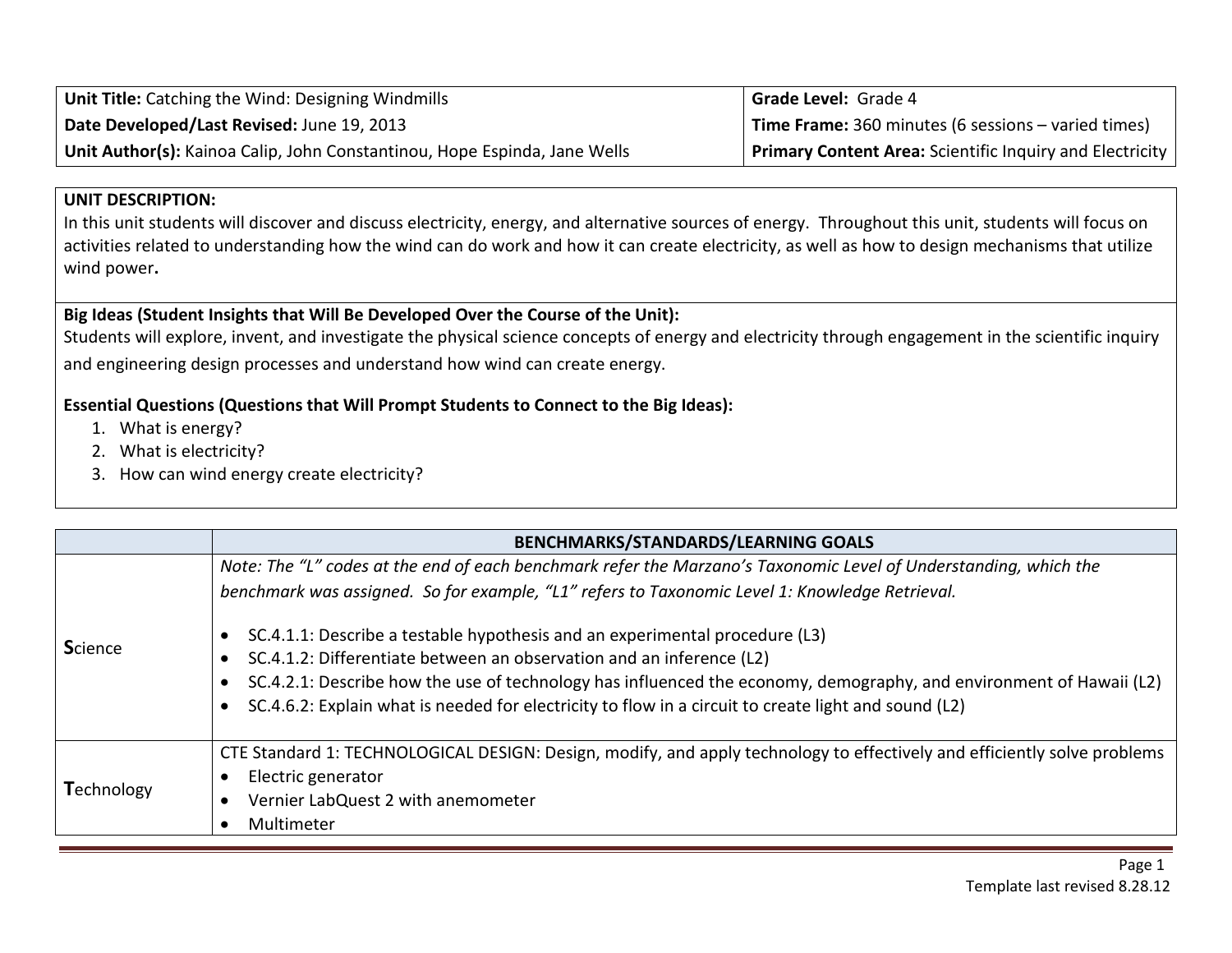| <b>Engineering</b>                    | CTE Standard 1: TECHNOLOGICAL DESIGN: Design, modify, and apply technology to effectively and efficiently solve<br>$\bullet$<br>problems                                                                                                                                                                                                                                                                                                                                                                                                                                                                                                                                                                                                                                                                                                                                                                                                                                                                                                                                                     |
|---------------------------------------|----------------------------------------------------------------------------------------------------------------------------------------------------------------------------------------------------------------------------------------------------------------------------------------------------------------------------------------------------------------------------------------------------------------------------------------------------------------------------------------------------------------------------------------------------------------------------------------------------------------------------------------------------------------------------------------------------------------------------------------------------------------------------------------------------------------------------------------------------------------------------------------------------------------------------------------------------------------------------------------------------------------------------------------------------------------------------------------------|
| <b>Mathematics</b>                    | CCSS.Math.Content.4.MD.A.1: Know relative sizes of measurement units within one system of units including km, m, cm;<br>$\bullet$<br>kg, g; lb, oz.; l, ml; hr, min, sec. Within a single system of measurement, express measurements in a larger unit in terms<br>of a smaller unit. Record measurement equivalents in a two-column table. For example, know that 1 ft is 12 times as long<br>as 1 in. Express the length of a 4 ft snake as 48 in. Generate a conversion table for feet and inches listing the number<br>pairs (1, 12), (2, 24), (3, 36),                                                                                                                                                                                                                                                                                                                                                                                                                                                                                                                                  |
| English Language<br>Arts and Literacy | CCSS.ELA-Literacy.RI.4.3: Explain events, procedures, ideas, or concepts in a historical, scientific, or technical text,<br>$\bullet$<br>including what happened and why, based on specific information in the text.<br>CCSS.ELA-Literacy.RI.4.4: Determine the meaning of general academic and domain-specific words or phrases in a text<br>$\bullet$<br>relevant to a grade 4 topics or subject area.<br>CCSS.ELA-Literacy.RI.4.9: Integrate information from two texts on the same topic in order to write or speak about the<br>$\bullet$<br>subject knowledgeably.<br>CCSS.ELA-Literacy.RL.4.1: Refer to details and examples in a text when explaining what the text says explicitly and when<br>drawing inferences from the text.<br>CCSS.ELA-Literacy.RL.4.2: Determine a theme of a story, drama, or poem from details in the text; summarize the text.<br>$\bullet$<br>CCSS.ELA-Literacy.RL.4.3: Describe in depth a character, setting, or event in a story or drama, drawing on specific details<br>$\bullet$<br>in the text (e.g., a character's thoughts, words, or actions). |
| <b>STEM</b><br><b>Competencies</b>    | Community Contributor: The understanding that it is essential for human beings to work together.<br>$\bullet$<br>Complex Thinker: The ability to demonstrate critical thinking and problem solving.<br>$\bullet$<br>Quality Producer: The ability to recognize and produce quality performance and quality products.<br>$\bullet$<br><b>Effective Communicator:</b> The ability to communicate effectively.<br>$\bullet$<br>Effective and Ethical User of Technology: The ability to use a variety of technologies effectively and ethical.<br>$\bullet$                                                                                                                                                                                                                                                                                                                                                                                                                                                                                                                                     |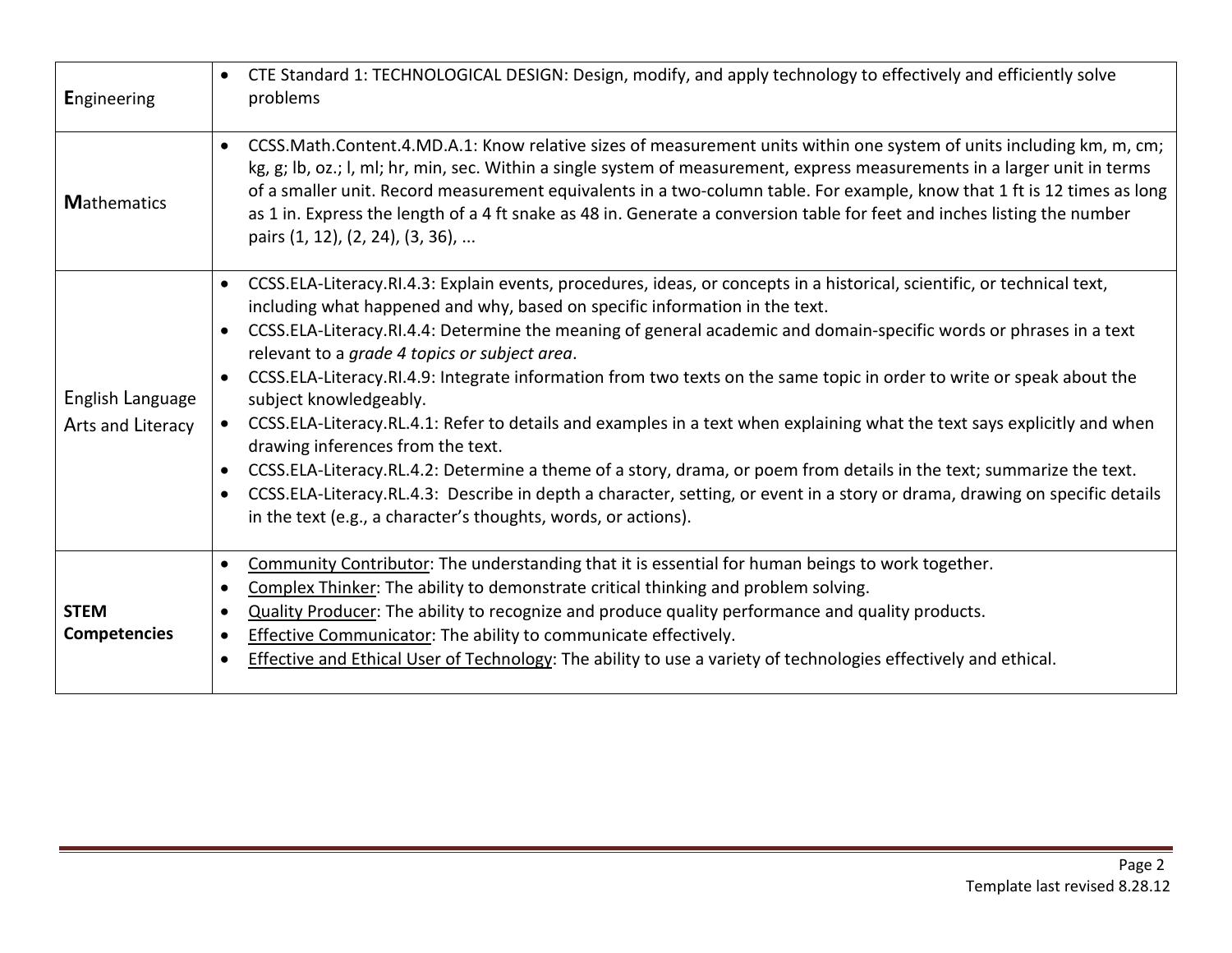#### **Lesson Title/Description Learning Goals (What Students Will Know and Be Able to Do) Assessments Time Frame** 1 | Hook: Intro (or review) to Energy and Electricity • Explore electricity by forming a class circuit. • Work in groups to brainstorm and create circle maps of electricity and energy. • Share their ideas from their Circle Maps. **Formative:**  • Student participation during brainstorming and sharing of their group's ideas • Circle Maps • Reflection (Science Journaling in Science Notebook) 30 min 2 Creating Circuits  $\bullet$  Use a battery or solar panel to create circuits powering a light bulb, a buzzer, and a motor. **Formative:**  • Student participation during circuit creation • Completion of circuit **Summative:** • Labeled circuit diagram in Science Notebook • Explanation of what is needed for electricity to flow in a circuit to create light and sound 60 min 3 *Leif Catches the Wind* • Read the story *Leif Catches the Wind.* • Discuss the work of mechanical engineers. **Formative:**  • Student handout, Leif Catches the Wind: Story Elements + Summary + Theme • Partner/Class Discussion  $60$  min+ 4 Guided Inquiry: Number of Blades (or Blade Size) • Complete a scientific investigation using wind turbines. • Determine if a windmill with 3 or 4 blades will create more energy. • Independently generate their own ideas of different ways they can generate energy. \*An alternative inquiry activity is also included focusing on 2 different size blades and students calculating area of the blades **Formative:**  • Ongoing entries in Science Notebook • Observations of students during inquiry process, Windmill Investigation **Summative:** • Completed Lab Report (Rubric attached) 120 min

#### **LESSON SEQUENCE**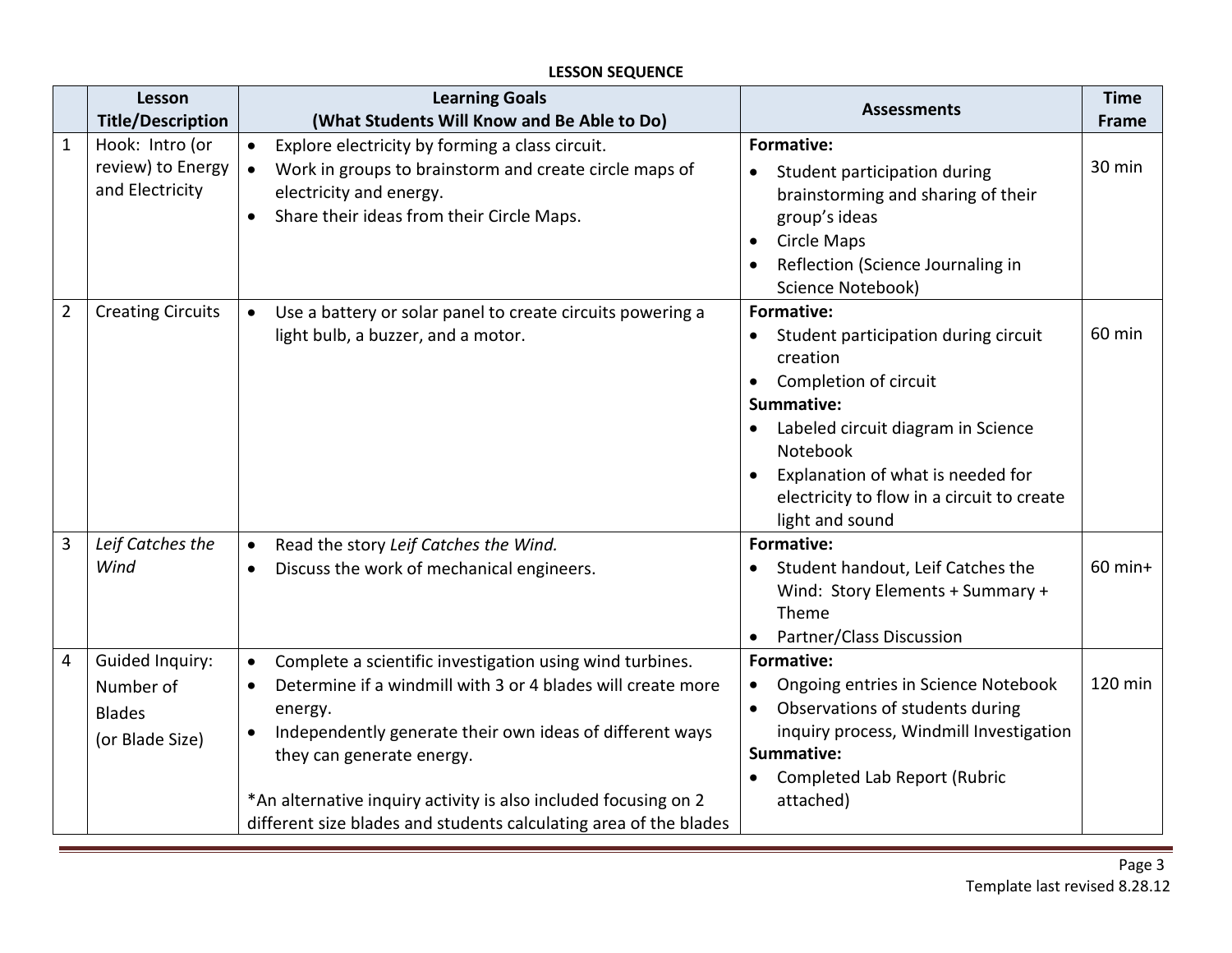| Engineering a | Use the engineering design process to design and construct | <b>Formative:</b>                  |          |
|---------------|------------------------------------------------------------|------------------------------------|----------|
| Mini-Water    | windmill blades.                                           | Drawings in Science Notebook       | sessions |
| Wheel         | Ask questions about the problem                            | Summative:                         |          |
|               | Imagine different solutions                                | Constructed mini-water wheel       | 60 min   |
|               | Plan and create their group's blade designs<br>$\circ$     | Reflection (Science Journaling in  | 45 min   |
|               | Test their blades                                          | Science Notebook) See Lesson 1 for |          |
|               | Improve their original designs                             | Science Notebook Rubric            |          |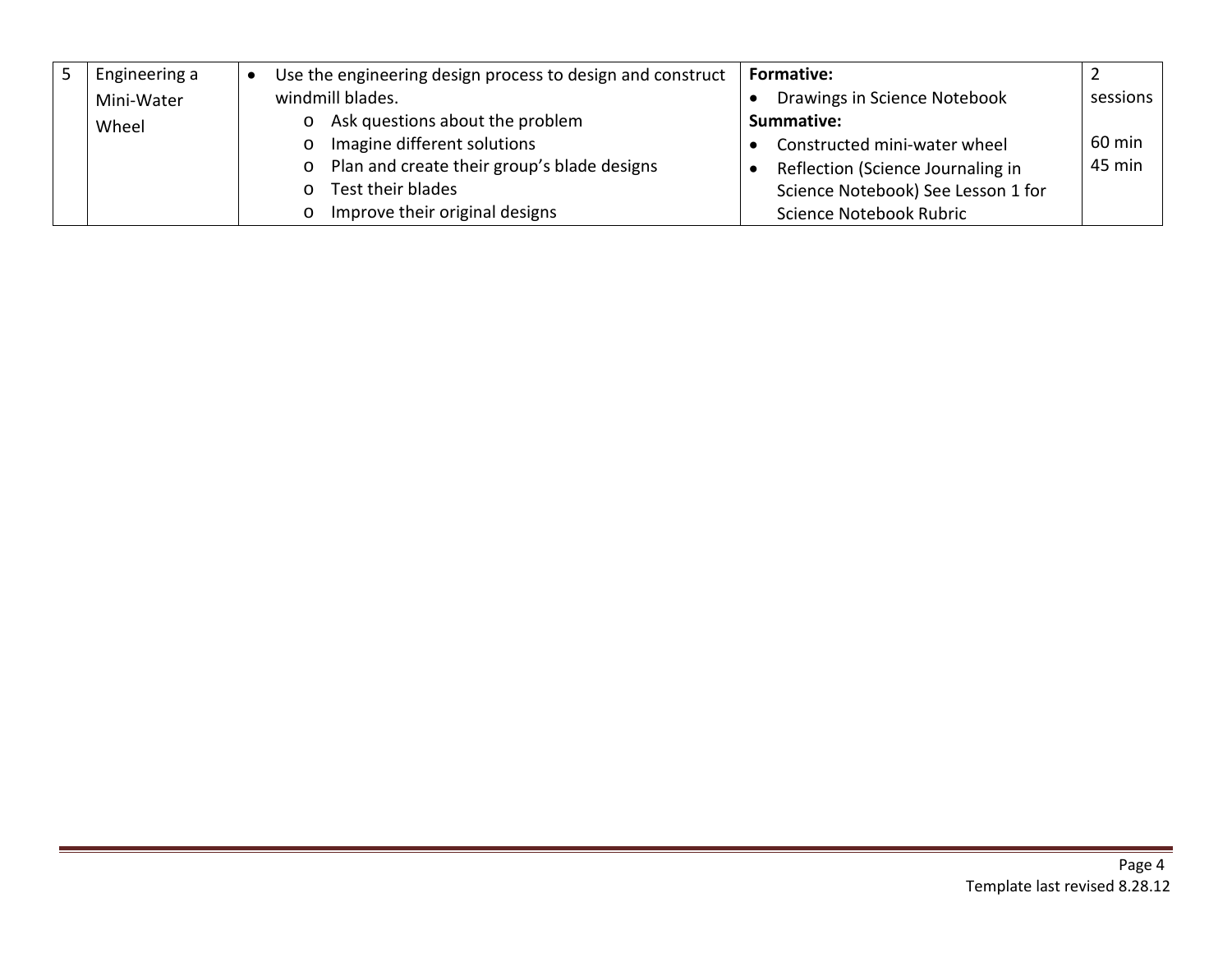## **PLANNING (Steps 1, 2, & 3)**

## **1. Standards/Benchmarks and Process Skills Assessed in this Lesson:**

• SC.4.6.2: Explain what is needed for electricity to flow in a circuit to create light and sound (L2)

## **2A. Criteria- What Students Should Know and Be Able to Do:**

Students can-

- Brainstorm and share concepts related to energy and begin forming working definitions.
- Know that electricity is a form of energy.
- Form a circuit that powers an energy ball.

## **2B. Assessment Tools/Evidence:**

## **Formative:**

- Student participation during brainstorming and sharing of their group's ideas
- Circle Maps
- Reflection (Science Journaling in Science Notebook)

## **Summative:**

• NA

## **3. Learning Experiences (Lesson Plan)**

## **Materials:**

- Chart paper
- Markers
- Energy Ball [\(http://www.scientificsonline.com/energy-ball.html](http://www.scientificsonline.com/energy-ball.html) ~\$6)

## **Hook:**

Use an energy ball to make the entire class a circuit. They must form a big circle and touch each other. The energy ball will light up and make sounds when they complete the circuit. You can also demonstrate how a switch works by having one group of students open the circuit by letting go.

## **Procedure:**

- 1. Students Create Circle Maps with the words **Electricity** and **Energy** in the middle.
- 2. They will use 1 color marker for the initial circle map and a different color when they add to their maps after their learning experiences.
- 3. Assign students to groups consisting of 3-4 students.
- 4. Assign half the groups **Energy** as their concept.
- 5. Assign the other half of the groups to **Electricity**.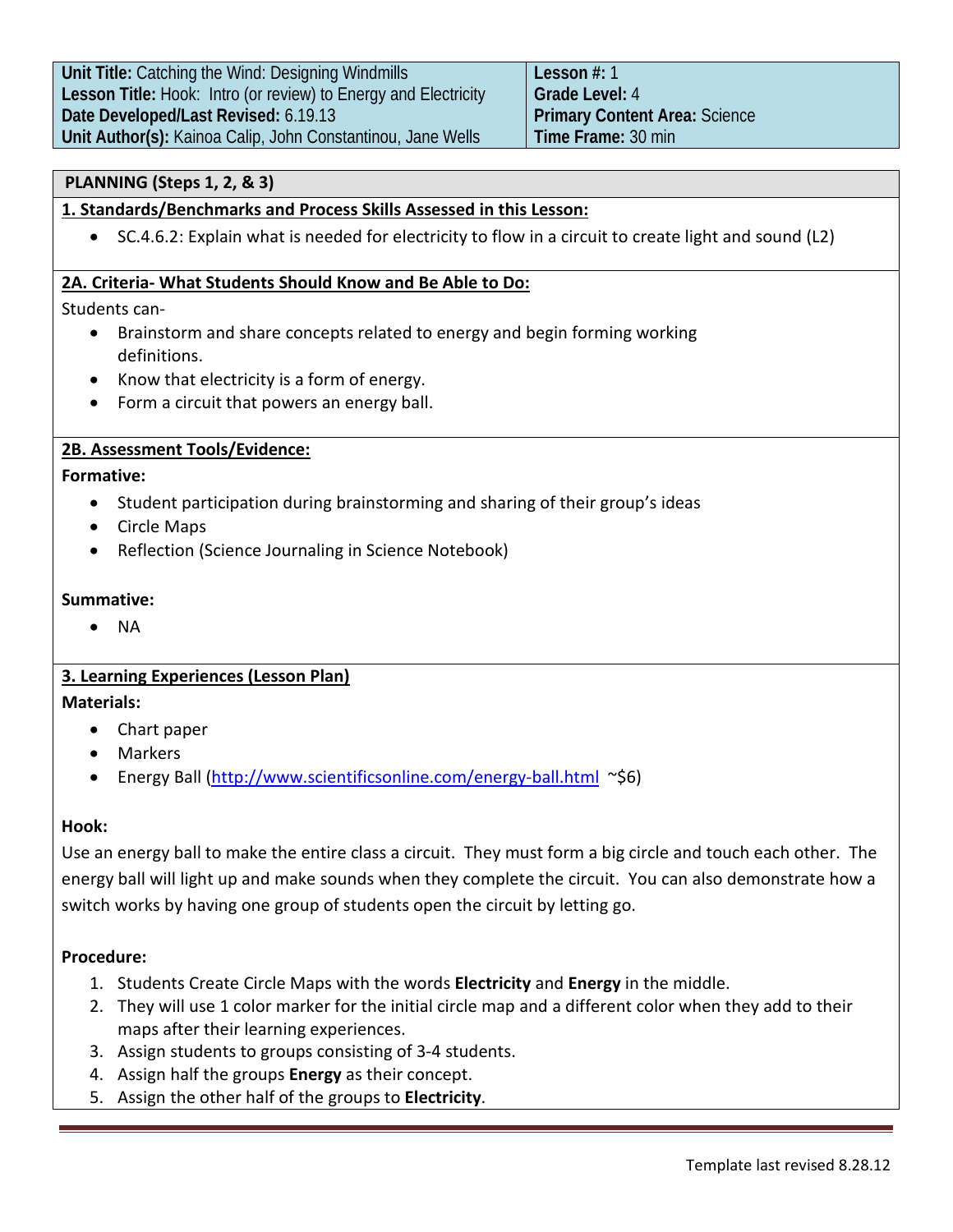- 6. Go over norms of brainstorming:
	- a. Give them their time limit (keeping short ~5-10 minutes is better)
	- b. Show them the Circle Thinking Map
	- c. Explain that there are no bad ideas during brainstorming and that there are absolutely no put downs tolerated
- 7. Explain that this is a pre-test and that they do not have to worry about being right yet.
- 8. They will add to their circle maps after they learn more about the topics.
- 9. Randomly call on different groups to share some of their ideas. Ask other groups with the same topic if they have anything to add.
- 10. Share the other topic in the same way.
- 11. Students will recreate the 2 circle maps in their science notebooks and write a reflection to the prompt:
	- a. "What is energy? "
	- b. "What is electricity?"

**TEACHING & ASSESSMENT (Steps 4, 5, 6, &7)**

**Completed by teacher after instruction has taken place**

**4. Teaching and Collecting of Evidence of Student Learning:**

Teacher Notes:

**5. Analysis of Student Products/Performances - Formative:**

Teacher Notes:

**6. Evaluation of Student Products/Performances – Summative (Not necessary for every lesson):**

Teacher Notes:

**7. Teacher Reflection: Replanning, Reteaching, Next Steps:**

Teacher Notes: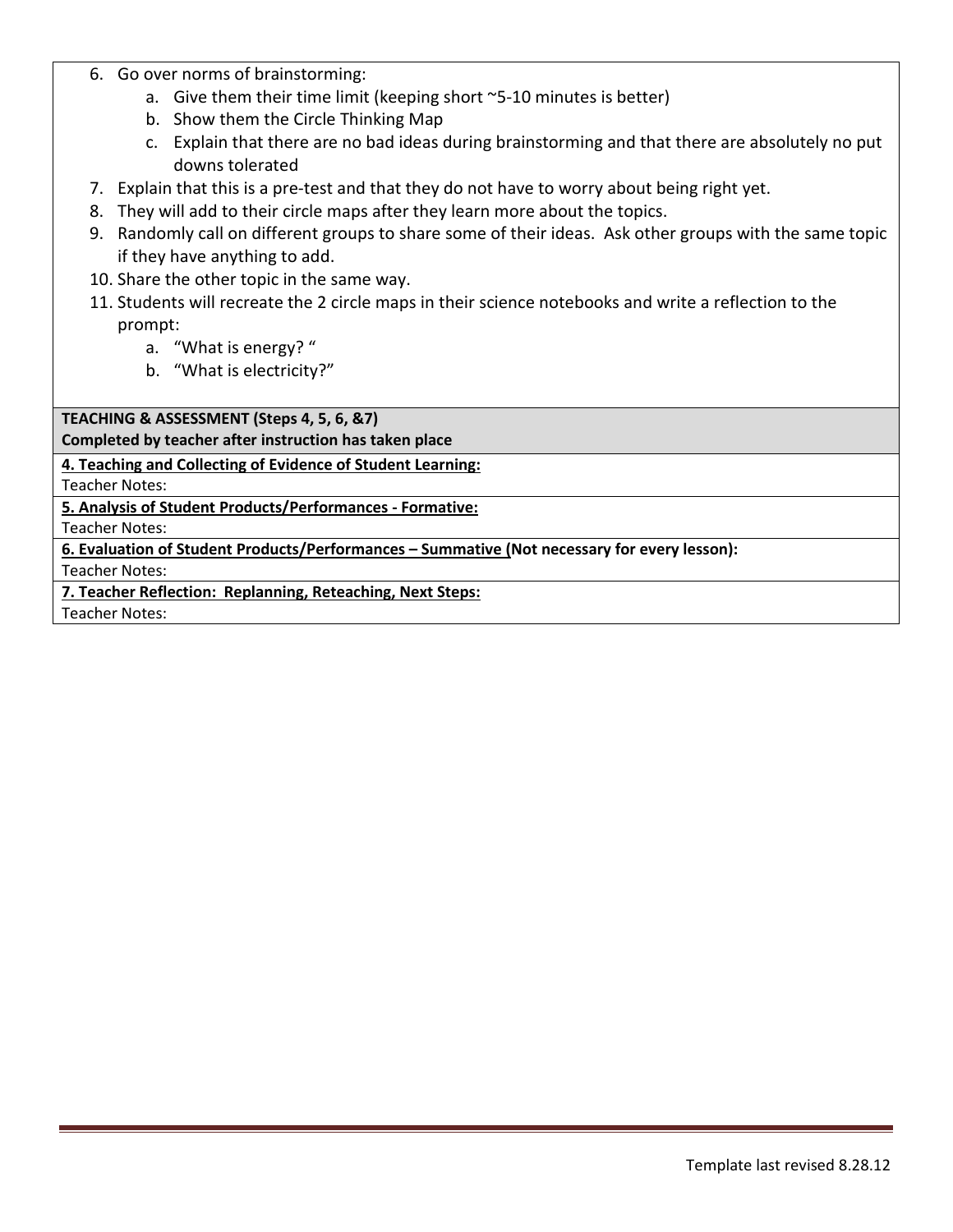| <b>Science Notebook Rubric (for Science Journaling)</b> |                       |                   |                      |                   |              |  |
|---------------------------------------------------------|-----------------------|-------------------|----------------------|-------------------|--------------|--|
| <b>Category</b>                                         | <b>Wow!</b> (4)       | <b>Good</b> (3)   | Almost (2)           | Poor $(1)$        | <b>SCORE</b> |  |
| <b>Content</b>                                          | Written responses     | Written responses | Written responses    | Written responses |              |  |
| <b>Accuracy</b>                                         | demonstrate an        | demonstrate an    | demonstrate a        | demonstrate an    |              |  |
|                                                         | understanding of      | understanding of  | limited              | inaccurate        |              |  |
|                                                         | science concepts and  | some science      | understanding of     | understanding of  |              |  |
|                                                         | proper vocabulary     | concepts and      | science concepts     | science concepts  |              |  |
|                                                         | use.                  | proper vocabulary | and proper           | and proper        |              |  |
|                                                         |                       | use.              | vocabulary use.      | vocabulary use.   |              |  |
| <b>Circle</b>                                           | Illustrations and     | Illustrations and | Some illustrations   | Illustrations and |              |  |
| <b>Thinking</b>                                         | diagrams are clear,   | diagrams are      | and diagrams are     | diagrams are      |              |  |
| Map                                                     | accurate and labeled. | usually clear,    | clear, accurate, and | sloppy/unclear or |              |  |
|                                                         |                       | accurate and      | labeled, with some   | missing.          |              |  |
|                                                         |                       | labeled.          | missing.             |                   |              |  |
| Comments:                                               |                       |                   |                      |                   |              |  |
|                                                         |                       |                   |                      |                   |              |  |
|                                                         |                       |                   |                      |                   |              |  |
|                                                         |                       |                   |                      |                   |              |  |
|                                                         |                       |                   |                      |                   |              |  |
|                                                         |                       |                   |                      |                   |              |  |
| Total:                                                  |                       |                   |                      |                   |              |  |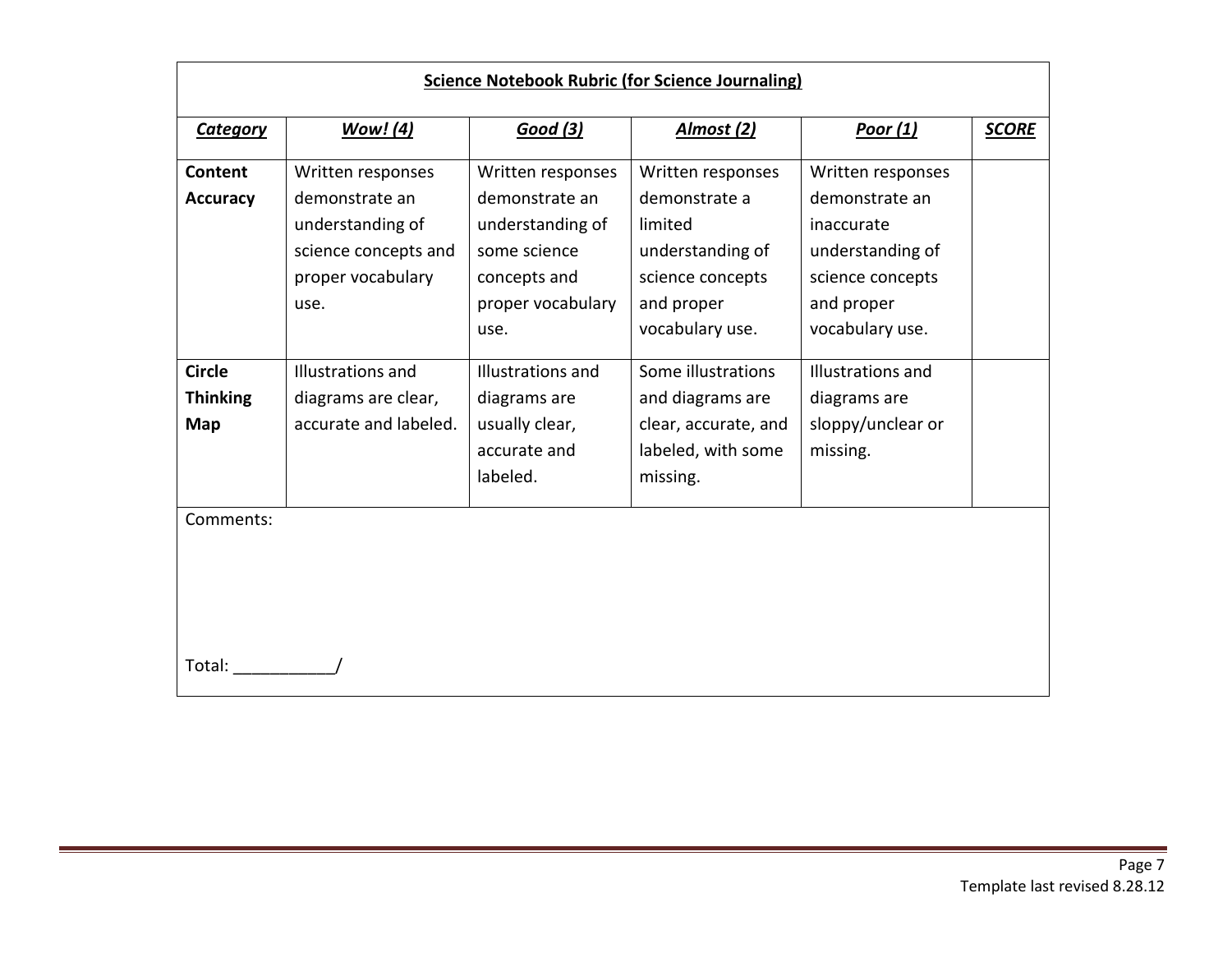| Unit Title: Catching the Wind: Designing Windmills                        | Lesson $#: 2$                        |
|---------------------------------------------------------------------------|--------------------------------------|
| <b>Lesson Title: Creating Circuits</b>                                    | Grade Level: 4                       |
| Date Developed/Last Revised: 6.19.13                                      | <b>Primary Content Area: Science</b> |
| Unit Author(s): Kainoa Calip, John Constantinou, Hope Espinda, Jane Wells | l Time Frame: 60 min                 |

## **PLANNING (Steps 1, 2, & 3)**

## **1. Standards/Benchmarks and Process Skills Assessed in this Lesson:**

- SC.4.6.2: Explain what is needed for electricity to flow in a circuit to create light and sound (L2)
- SC.4.1.2: Differentiate between an observation and an inference (L2)

#### **2A. Criteria- What Students Should Know and Be Able to Do:**

#### Students can-

- Create separate circuits that power a light bulb, a buzzer and an electric motor.
- Create one circuit that powers a light bulb, a buzzer and an electric motor at the same time.
- Identify the energy source powering their circuit.
- Draw and label a diagram of their circuit.
- Explain what is needed for electricity to flow in a circuit to create light and sound.

#### **2B. Assessment Tools/Evidence:**

#### **Formative:**

- Student participation during circuit creation
- Completion of circuit

#### **Summative:**

- Labeled circuit diagram in Science Notebook
- Explanation of what is needed for electricity to flow in a circuit to create light and sound

## **3. Learning Experiences (Lesson Plan)**

#### **Materials (per group):**

- 2 AA batteries or a 3-6V photovoltaic panel (Kidwind.org)
- 8- alligator clip wires (Kidwind.org)
- Electric motor (Kidwind.org)
- Buzzer [\(http://www.jameco.com,](http://www.jameco.com/) Part no. 76065)
- LED light bulb (can get from Christmas lights, Radio Shack or many other online vendors)

#### **Procedure:**

- 1. Form learning groups of 3-4 students.
- 2. Write on board, read to students and have students write their 3 performance expectations in their science notebooks.
	- Make 3 separate circuits to light the bulb, power the buzzer and power the motor.
	- Make 1 circuit that powers all the elements at the same time.
	- Draw and label the circuit with all three elements in their science notebooks.
- 3. Ask students to identify the power source for their circuit.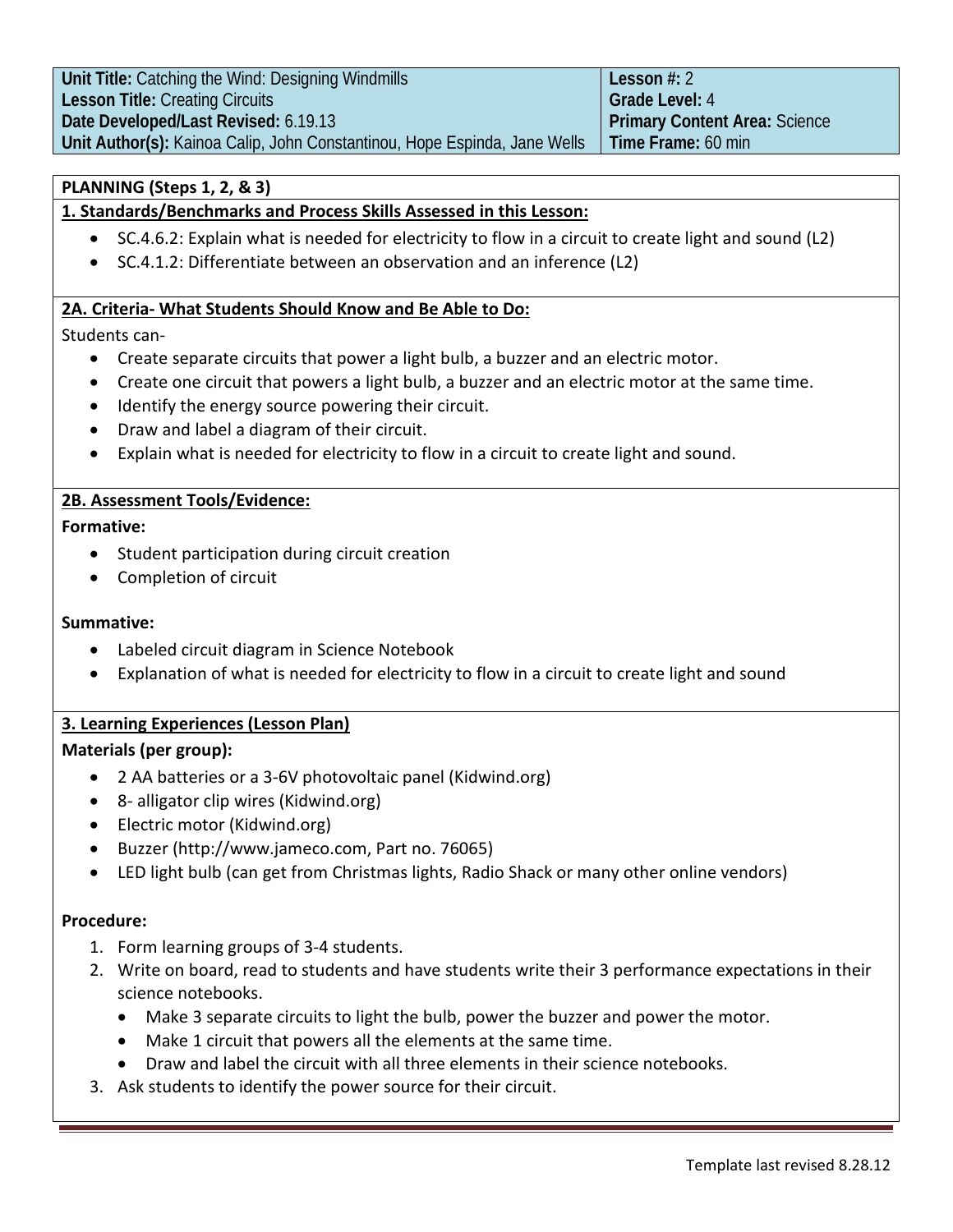- 4. To help students differentiate between an observation and an inference:
	- In their science notebooks have students write observations (what they notice) when they power the buzzer (or light bulb) with one battery vs. 2 batteries. Then have students write an inference or explain why they saw or heard what they did.
- 5. Have students go back to their original circle maps on **Electricity** and **Energy** to add any new knowledge or ideas.

Extension/Enrichments:

- Students create their circuit in parallel and in series and to make labeled diagrams of each. Ask them what happens to the brightness of the bulb in each of the circuits.
- Students can add more batteries to observe the effects of adding more power to their circuits.

**TEACHING & ASSESSMENT (Steps 4, 5, 6, &7)**

**Completed by teacher after instruction has taken place**

**4. Teaching and Collecting of Evidence of Student Learning:**

Teacher Notes:

**5. Analysis of Student Products/Performances - Formative:**

Teacher Notes:

**6. Evaluation of Student Products/Performances – Summative (Not necessary for every lesson):**

Teacher Notes:

**7. Teacher Reflection: Replanning, Reteaching, Next Steps:**

Teacher Notes: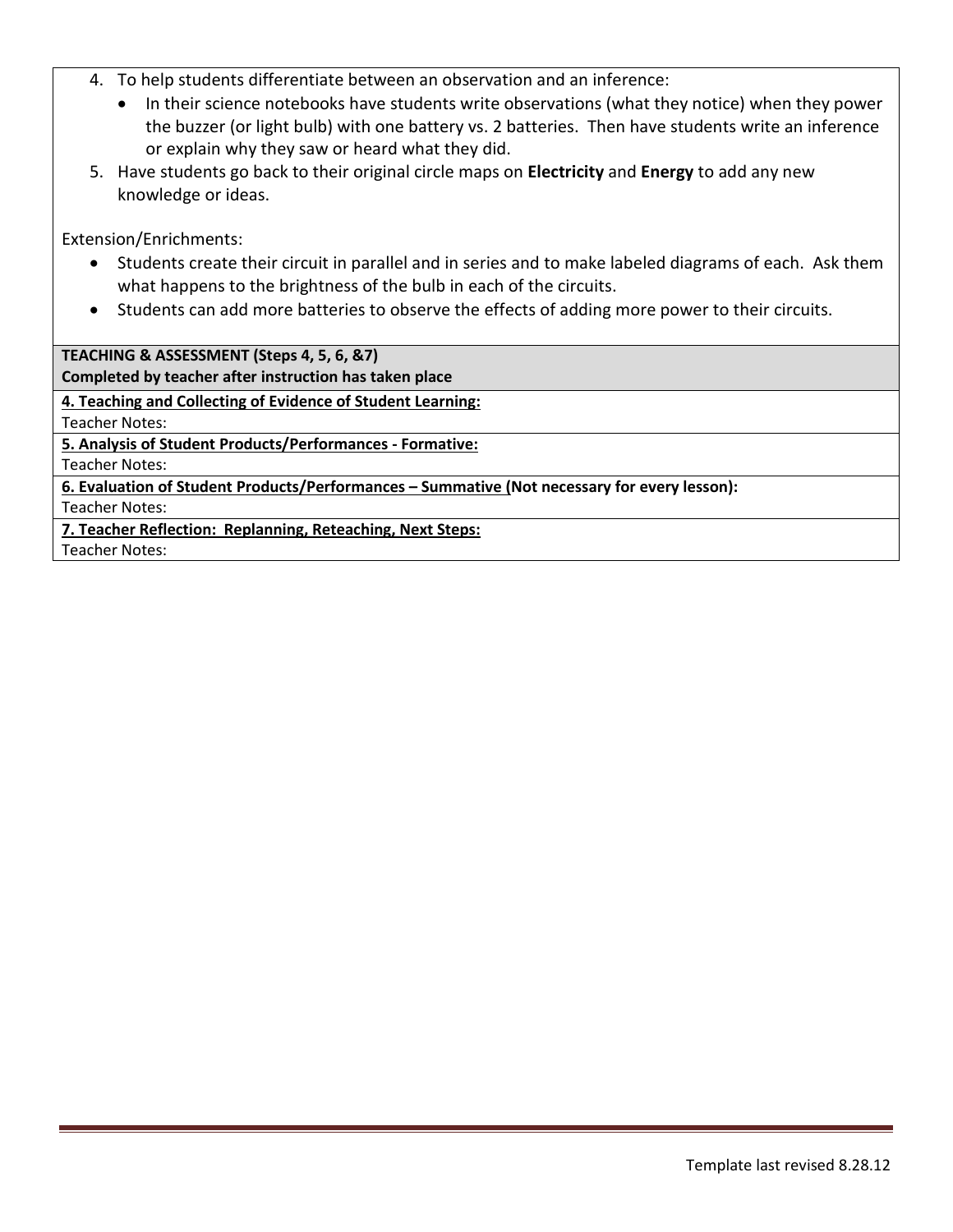## **Lab Process – Scoring Rubric 4th Grade**

## **SC.4.1.2**: Differentiate between an observation and an inference

|                              | <b>Meets Proficiency</b>                                                                                                                        | <b>Developing Proficiency</b>                                                                                                               | <b>Well Below Proficiency</b>                    |
|------------------------------|-------------------------------------------------------------------------------------------------------------------------------------------------|---------------------------------------------------------------------------------------------------------------------------------------------|--------------------------------------------------|
| <b>Observation/Inference</b> | I can explain the difference<br>between an observation and an<br>inference.<br>I can give examples and identify<br>observations and inferences. | I can define an observation and<br>an inference.<br>I can sometimes give examples<br>and identify observations and<br>inferences correctly. | I can define an observation and<br>an inference. |

| <b>Science Notebook Rubric (for Science Journaling)</b> |                                                                                                           |                                                                                                                   |                                                                                                                  |                                                                                                                         |              |
|---------------------------------------------------------|-----------------------------------------------------------------------------------------------------------|-------------------------------------------------------------------------------------------------------------------|------------------------------------------------------------------------------------------------------------------|-------------------------------------------------------------------------------------------------------------------------|--------------|
| <b>Category</b>                                         | Wow! (4)                                                                                                  | Good(3)                                                                                                           | Almost (2)                                                                                                       | Poor $(1)$                                                                                                              | <b>SCORE</b> |
| Content<br><b>Accuracy</b>                              | Written responses<br>demonstrate an<br>understanding of science<br>concepts and proper<br>vocabulary use. | Written responses<br>demonstrate an<br>understanding of<br>some science<br>concepts and proper<br>vocabulary use. | Written responses<br>demonstrate a limited<br>understanding of<br>science concepts and<br>proper vocabulary use. | Written responses<br>demonstrate an<br>inaccurate<br>understanding of<br>science concepts and<br>proper vocabulary use. |              |
| <b>Circle Thinking</b><br>Map<br>Comments:              | Illustrations and diagrams<br>are clear, accurate and<br>labeled.                                         | Illustrations and<br>diagrams are usually<br>clear, accurate and<br>labeled.                                      | Some illustrations and<br>diagrams are clear,<br>accurate, and labeled,<br>with some missing.                    | Illustrations and<br>diagrams are<br>sloppy/unclear or<br>missing.<br>Total:                                            |              |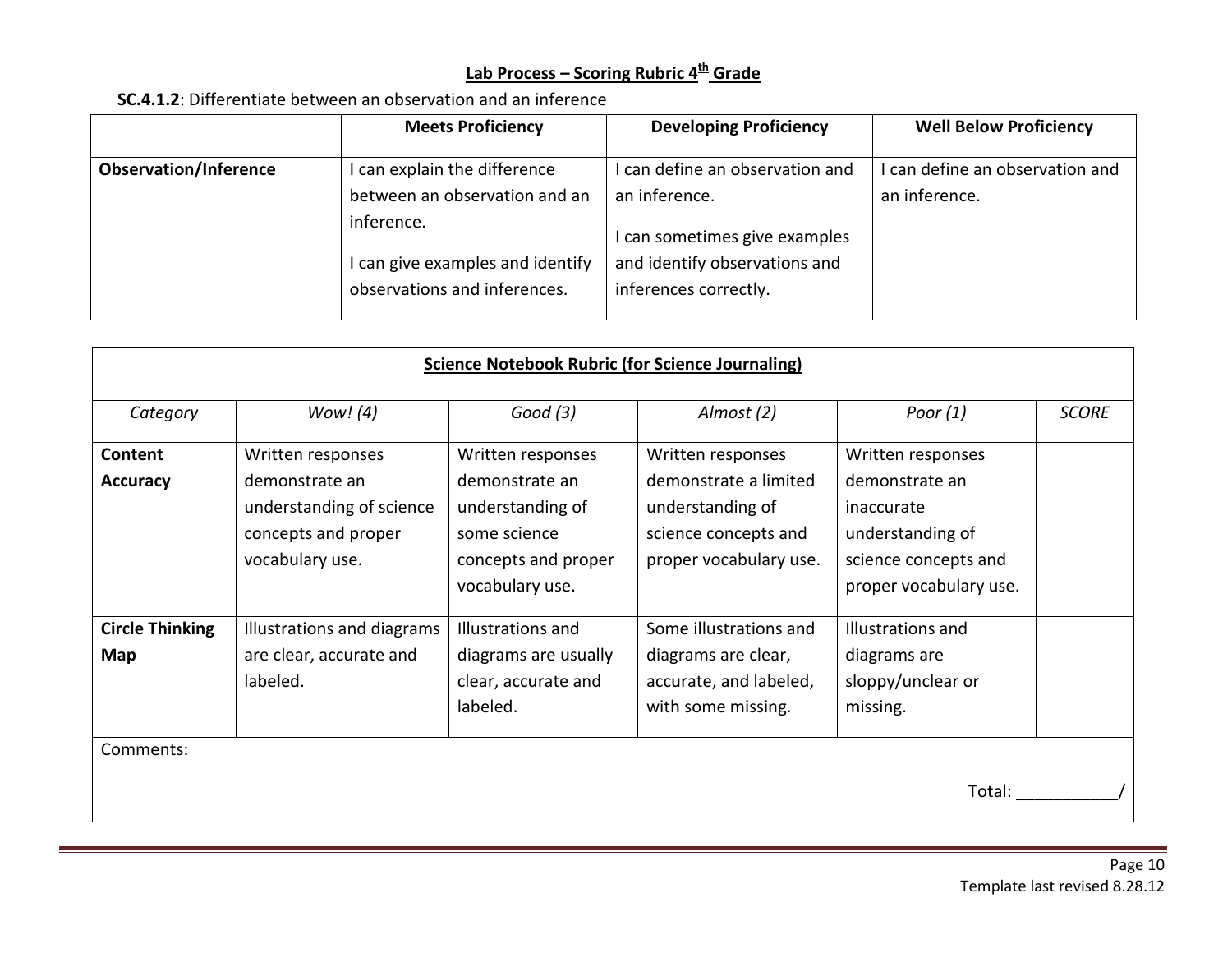| Unit Title: Catching the Wind: Designing Windmills                        | Lesson $#: 3$             |
|---------------------------------------------------------------------------|---------------------------|
| Lesson Title: Leif Catches the Wind                                       | Grade Level: 4            |
| Date Developed/Last Revised: 6.19.13                                      | Primary Content Area: ELA |
| Unit Author(s): Kainoa Calip, John Constantinou, Hope Espinda, Jane Wells | Time Frame: $60$ min+     |

## **PLANNING (Steps 1, 2, & 3)**

## **1. Standards/Benchmarks and Process Skills Assessed in this Lesson:**

- CCSS.ELA-Literacy.RL.4.1: Refer to details and examples in a text when explaining what the text says explicitly and when drawing inferences from the text.
- CCSS.ELA-Literacy.RL.4.2: Determine a theme of a story, drama, or poem from details in the text; summarize the text.
- CCSS.ELA-Literacy.RL.4.3: Describe in depth a character, setting, or event in a story or drama, drawing on specific details in the text (e.g., a character's thoughts, words, or actions).

#### **2A. Criteria- What Students Should Know and Be Able to Do:**

Students can-

- Draw inferences based on details and examples from the text
- Determine the theme of the text
- Summarize the text and include the basic story plot elements

## **2B. Assessment Tools/Evidence:**

## **Formative:**

- Student handout, *Leif Catches the Wind: Story Elements + Summary + Theme*, Partner/Class
- Discussion

## **Summative**: N/A

Note: *Leif Catches the Wind* is a storybook from the Engineering is Elementary (EiE) series that includes 20 different units. This book is from the unit, Catching the Wind: Designing Windmills. For EiE assessment for their entire unit, Catching the Wind, go to:

<http://www.eie.org/content/student-assessment-designing-windmills>

Engineering is Elementary - Student Assessment for Designing Windmills

"These assessments can be used to assess learning objectives targeted in the *Catching the Wind: Designing Windmills* unit. Each page is designated as Advanced (A), Basic (B), or Advanced or Basic (AB). Advanced assessments are designed for use with older elementary students, while Basic assessments are designed for use with younger students. Assessments marked "Post Only" serve as summative assessments for students' learning and are administered after completion of the unit. Assessments marked as "Pre/Post" can be used prior to implementation of the EiE unit in order to get a baseline reading on your students' knowledge and/or as a summative assessment. Further opportunities for assessment are embedded throughout the *Catching the Wind: Designing Windmills* teacher guide; see the Overview section of your guide for more information."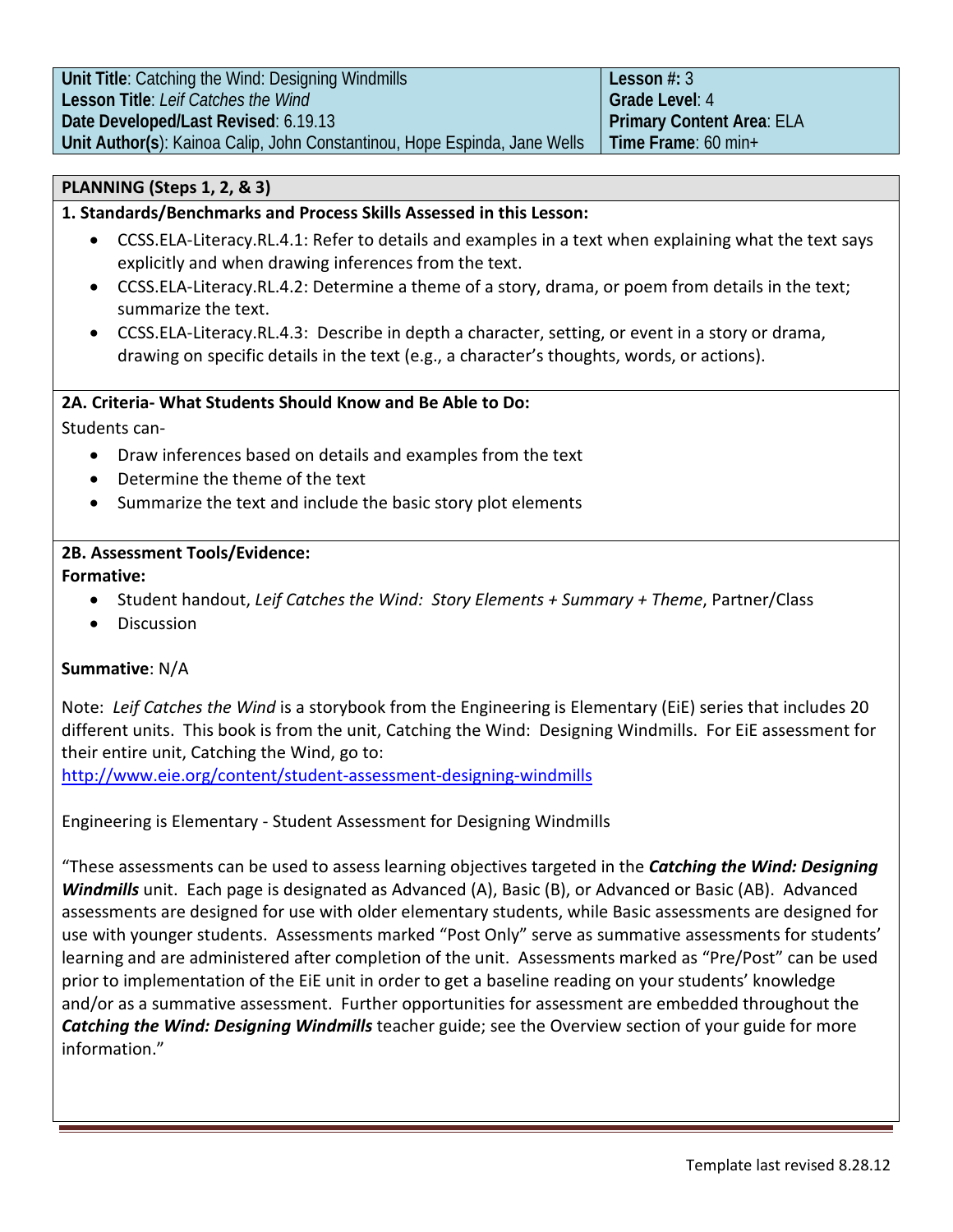## Examples:

What is a mechanical engineer? Here are the four worksheets that EiE offers. [http://www.eie.org/sites/default/files/WM\\_A-6a\\_What\\_is\\_a\\_Mechanical\\_Engineer.pdf](http://www.eie.org/sites/default/files/WM_A-6a_What_is_a_Mechanical_Engineer.pdf) [http://www.eie.org/sites/default/files/WM\\_A-7b\\_What\\_is\\_a\\_Mechanical\\_Engineer.pdf](http://www.eie.org/sites/default/files/WM_A-7b_What_is_a_Mechanical_Engineer.pdf) [http://www.eie.org/sites/default/files/WM\\_A-8a\\_What\\_is\\_a\\_Mechanical\\_Engineer.pdf](http://www.eie.org/sites/default/files/WM_A-8a_What_is_a_Mechanical_Engineer.pdf) [http://www.eie.org/sites/default/files/WM\\_A-9b\\_What\\_is\\_a\\_Mechanical\\_Engineer.pdf](http://www.eie.org/sites/default/files/WM_A-9b_What_is_a_Mechanical_Engineer.pdf)

## **3. Learning Experiences (Lesson Plan)**

The storybook *[Leif Catches the Wind](http://www.eiestore.com/lecawi.html)* reinforces the science concept of air as wind and introduces students to the field of mechanical engineering.

Note: Each of the Engineering is Elementary units begins with a storybook that tells the tale of a child somewhere around the world who solves a problem through engineering. The books integrate literacy and social studies into the unit and illustrate for students the relevance of STEM subjects.

## **Handouts:**

• Student Handout: *Leif Catches the Wind – Story Elements + Summary + Theme*

## **Other Resources:**

• *Leif Catches the Wind: A Mechanical Engineering Story,* illustrated by Jeannette Martin. Written by the Engineering is Elementary Team. <http://www.eiestore.com/lecawi.html>



Story Plot: Leif and his cousin Dana are best friends and keep in touch via email after Dana moves away. Dana's favorite hobby is weather forecasting and her new house has a fishpond outside. Inspired by the wind turbines of Denmark, Leif and Dana realize they might be able to use wind energy to help solve a problem: the fish in Dana's pond seem to be sick. Leif's mother is a mechanical engineer and helps them to design a windmill to save the fish.

- Story Plot Map [http://www.educatorworksheets.com/Graphic Organizers/English Language Arts/Story Plot Map.pdf](http://www.educatorworksheets.com/Graphic%20Organizers/English%20Language%20Arts/Story%20Plot%20Map.pdf)
- Graphic Organizer includes problem, rising action, climax, resolution [http://worksheetplace.com/index.php?function=DisplayCategory&links=3&id=358&link1=43&link2=2](http://worksheetplace.com/index.php?function=DisplayCategory&links=3&id=358&link1=43&link2=261&link3=358) [61&link3=358](http://worksheetplace.com/index.php?function=DisplayCategory&links=3&id=358&link1=43&link2=261&link3=358)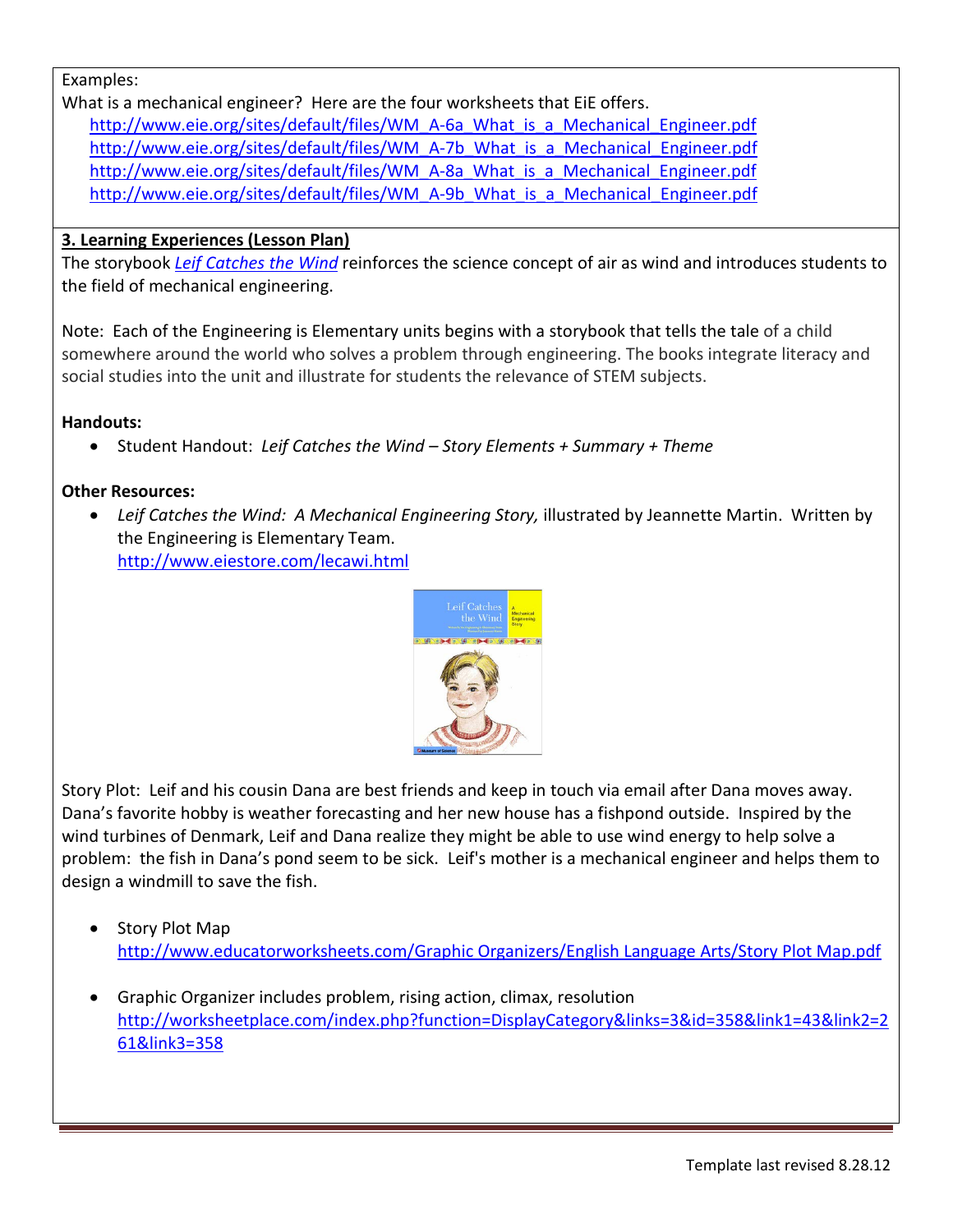- Free graphic organizers for Elements of a Story [http://www.scholastic.com/teachers/top\\_teaching/2011/02/helping-students-grasp-themes-in](http://www.scholastic.com/teachers/top_teaching/2011/02/helping-students-grasp-themes-in-literature)[literature](http://www.scholastic.com/teachers/top_teaching/2011/02/helping-students-grasp-themes-in-literature)
	- o Finding THE MEssage: Grasping Themes in Literature
		- Theme options, lesson ideas, graphic organizers and more
- *The Boy Who Harnessed the Wind* by William Kamkwamba and Bryan Mealer <http://www.williamkamkwamba.typepad.com/>



*"*Readers are introduced to the culture of Malawi and see what it is like to live in a country very different than their own. The main character is a boy full of curiosity and can-do spirit who persevered even when people said he was crazy. Children see that hard work pays off and learn the importance in believing in their dreams. The illustrations are worthy of this empowering and hopeful tale, rich and warm and accented with cut-paper collage details. It's an inspiring story of courage in the face of hardship, and ingenuity with limited resources*." --* Sarai Brinker, Special to the Star-Telegram

• Ted Talks William Kamkwamba: How I Built a Windmill [http://www.ted.com/talks/william\\_kamkwamba\\_how\\_i\\_harnessed\\_the\\_wind.html](http://www.ted.com/talks/william_kamkwamba_how_i_harnessed_the_wind.html) [http://www.ted.com/speakers/william\\_kamkwamba.html](http://www.ted.com/speakers/william_kamkwamba.html)

## **Procedure:**

## **BEFORE READING THE BOOK**

Preview the book with the students.

- Based on the title and the cover's illustration, what do you think this story will be about?
- Share your prediction with a partner.

## **WHILE READING THE BOOK**

Read the story to the class. Include the following in your class discussion.

A) Discuss story elements.

- Stories have a plot or series of events that center on a problem/conflict
- Conflict: can be a problem between two people or groups, between a person and nature, or within a character
- Rising action what happened that builds up to the climax?
- Climax- the place where the action builds, and the conflict must be faced
- $\bullet$  Resolution the conflict is solved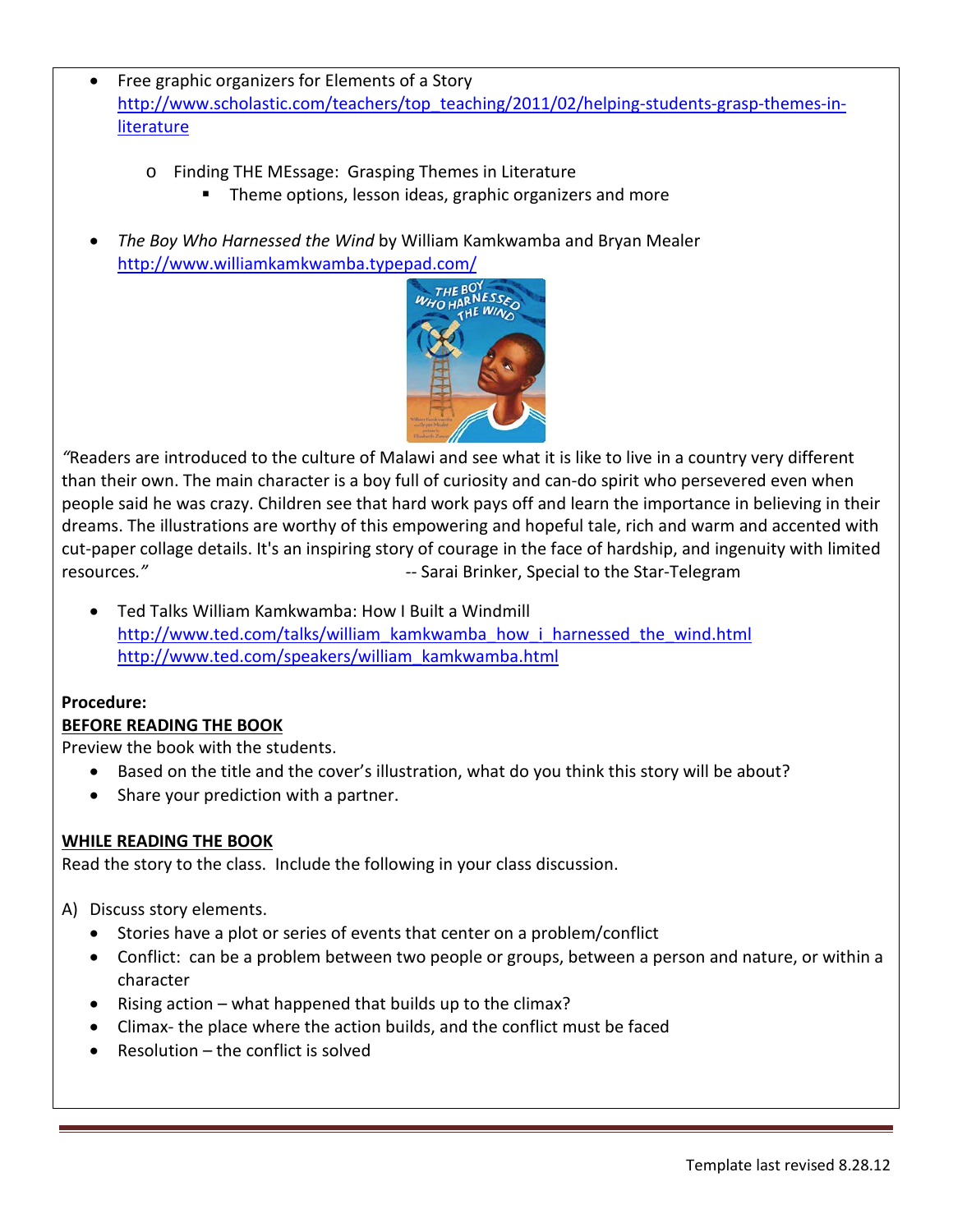B) Make inferences based on what just happened in the story. Use evidence and details from the text to support your inference.

## Examples:

- 1. Chapter One: Lonely Day
	- Based on the information in chapter one, who do you think is feeling lonely?
		- Leif
		- Dana
		- Leif and Dana

Support your answer with evidence from chapter one.

2. Based on the illustration on page 11, do you think you and Leif have anything in common and would be able to be friends? Support your answer with details from the illustration.

## **AFTER READING THE BOOK**

After reading the entire story, students summarize the story with a partner. They should include the main characters, the setting, and the problem and solution of the story.

Explain the Student Handout: *Leif Catches the Wind: Story Elements + Summary + Theme*

• Review each part as needed

**TEACHING & ASSESSMENT (Steps 4, 5, 6, &7)**

**Completed by teacher after instruction has taken place**

**4. Teaching and Collecting of Evidence of Student Learning:**

Teacher Notes:

**5. Analysis of Student Products/Performances - Formative:**

Teacher Notes:

**6. Evaluation of Student Products/Performances – Summative (Not necessary for every lesson):**

Teacher Notes:

**7. Teacher Reflection: Replanning, Reteaching, Next Steps:**

Teacher Notes: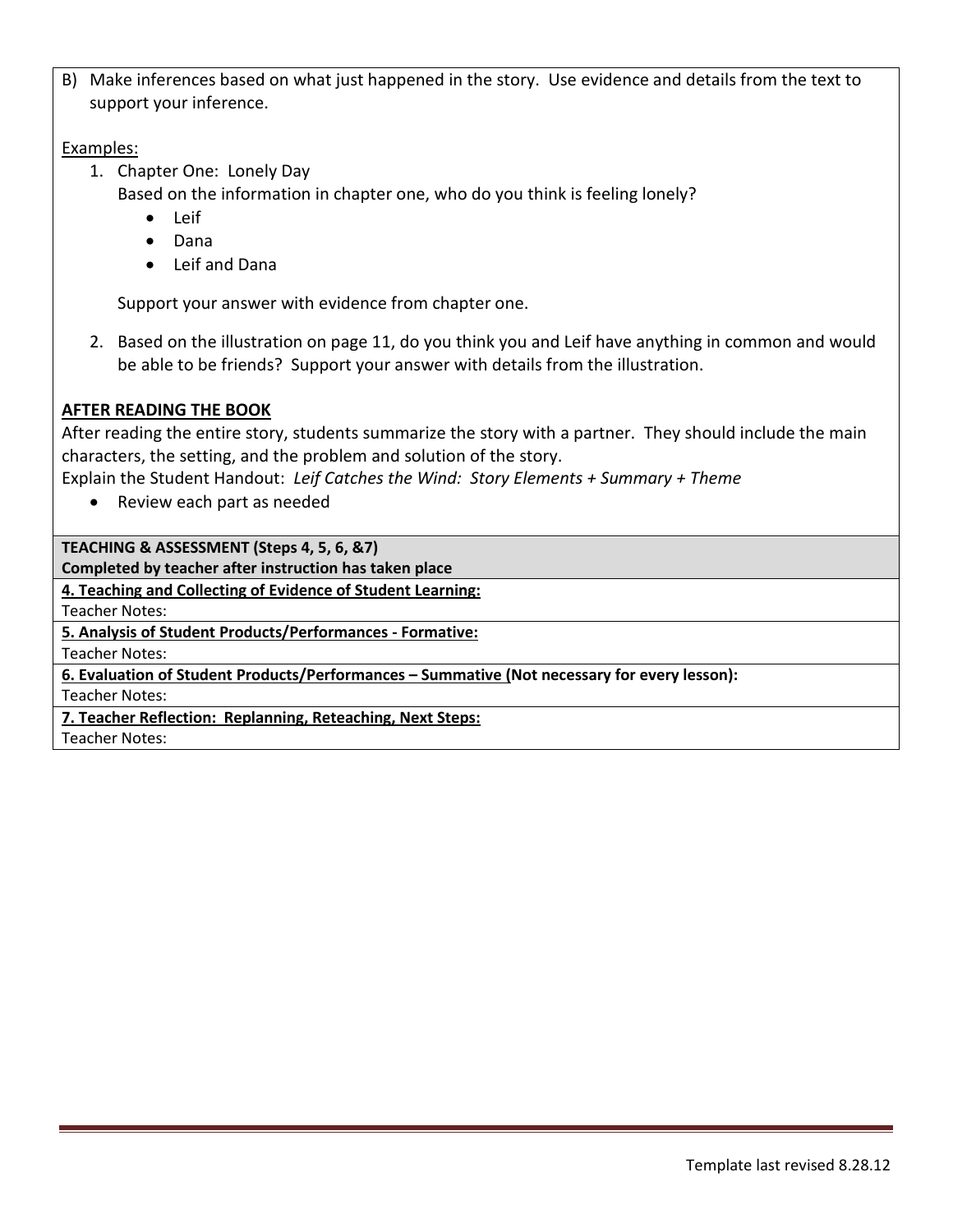



1. Make a prediction. Based on the title and the cover illustration, describe what you think this book will be about?

2. Story Elements: Stories have a plot or series of events that center on a problem or conflict. Fill in the following information.

a. Who are the main characters?

b. What is the main conflict in this story?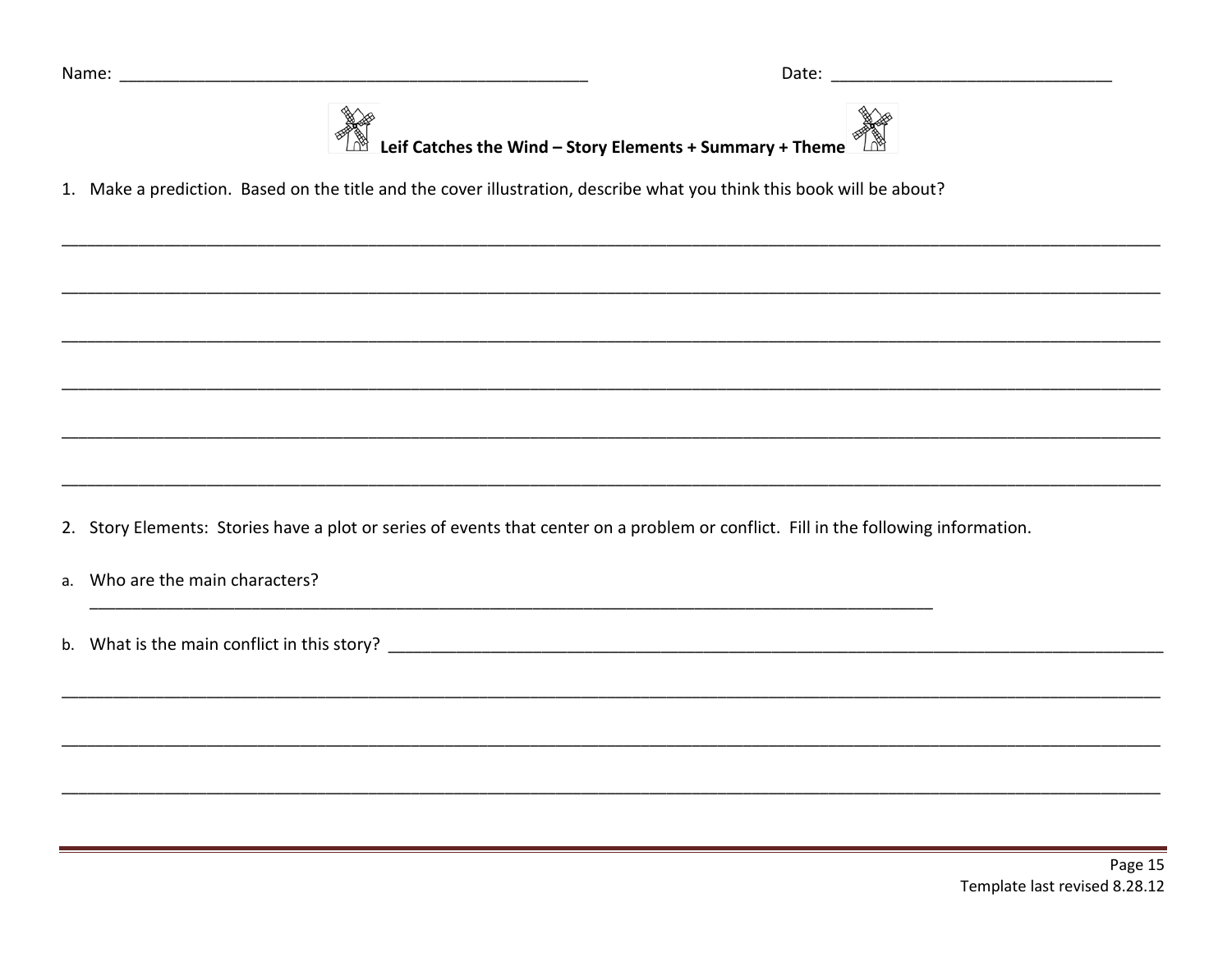- c. What type of conflict was in this story? Circle one.
	- 1. A problem between two people or groups
	- 2. A problem between a person and nature
	- 3. A problem within a character
- d. Rising Action: what happened that builds up to the climax?

e. Climax - the place in the story where the action builds and the conflict must be faced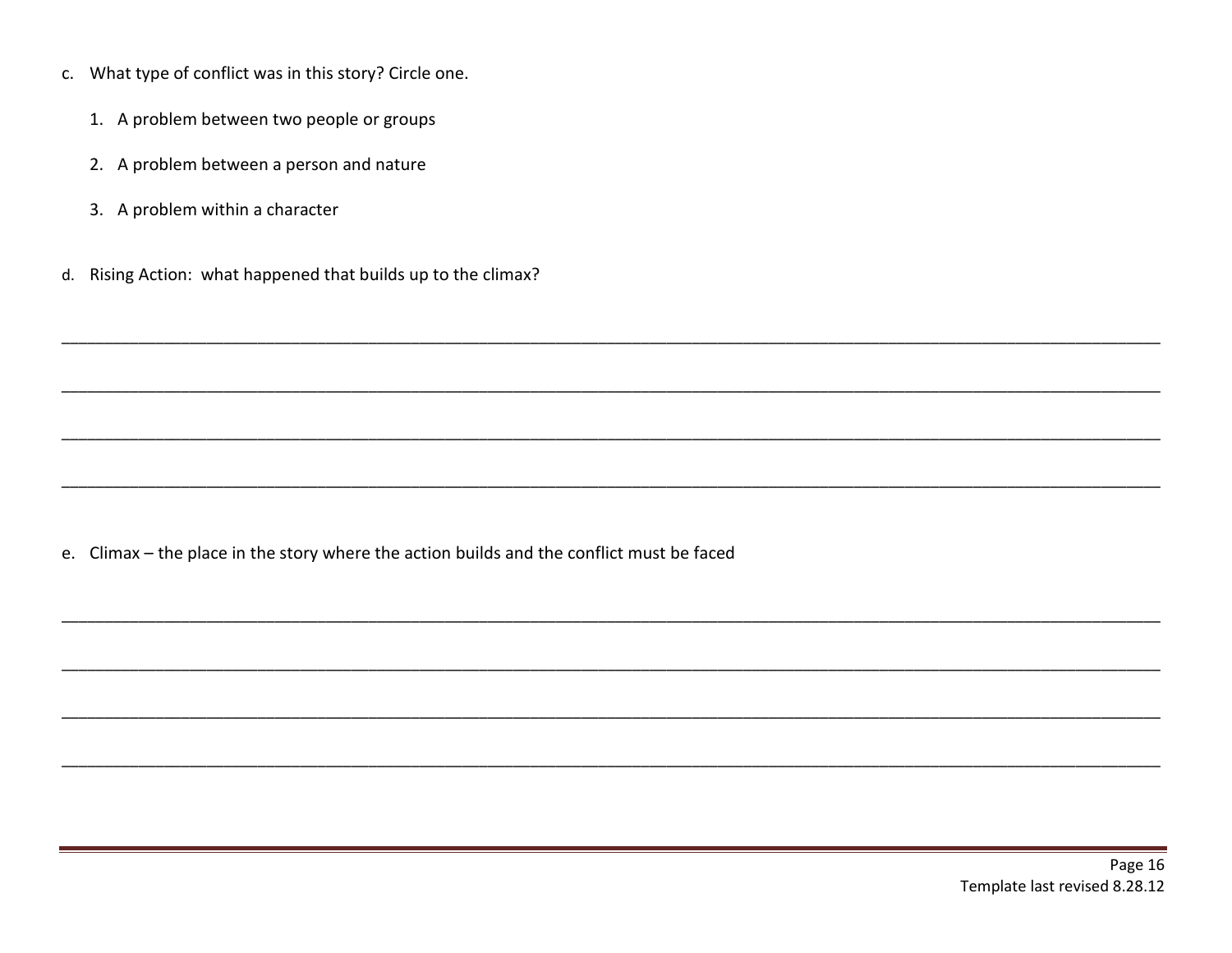### 3. Write a summary of Leif Catches the Wind

#### Criteria:

- The first sentence must be the main idea. In one sentence write what the story is mainly about.
- In 2-3 sentences explain what happens in the beginning of the story or what leads to the conflict.  $\bullet$
- In 2-3 sentences explain the conflict (the problem) of the story.
- In 2-3 sentences explain how the conflict resolved or the resolution.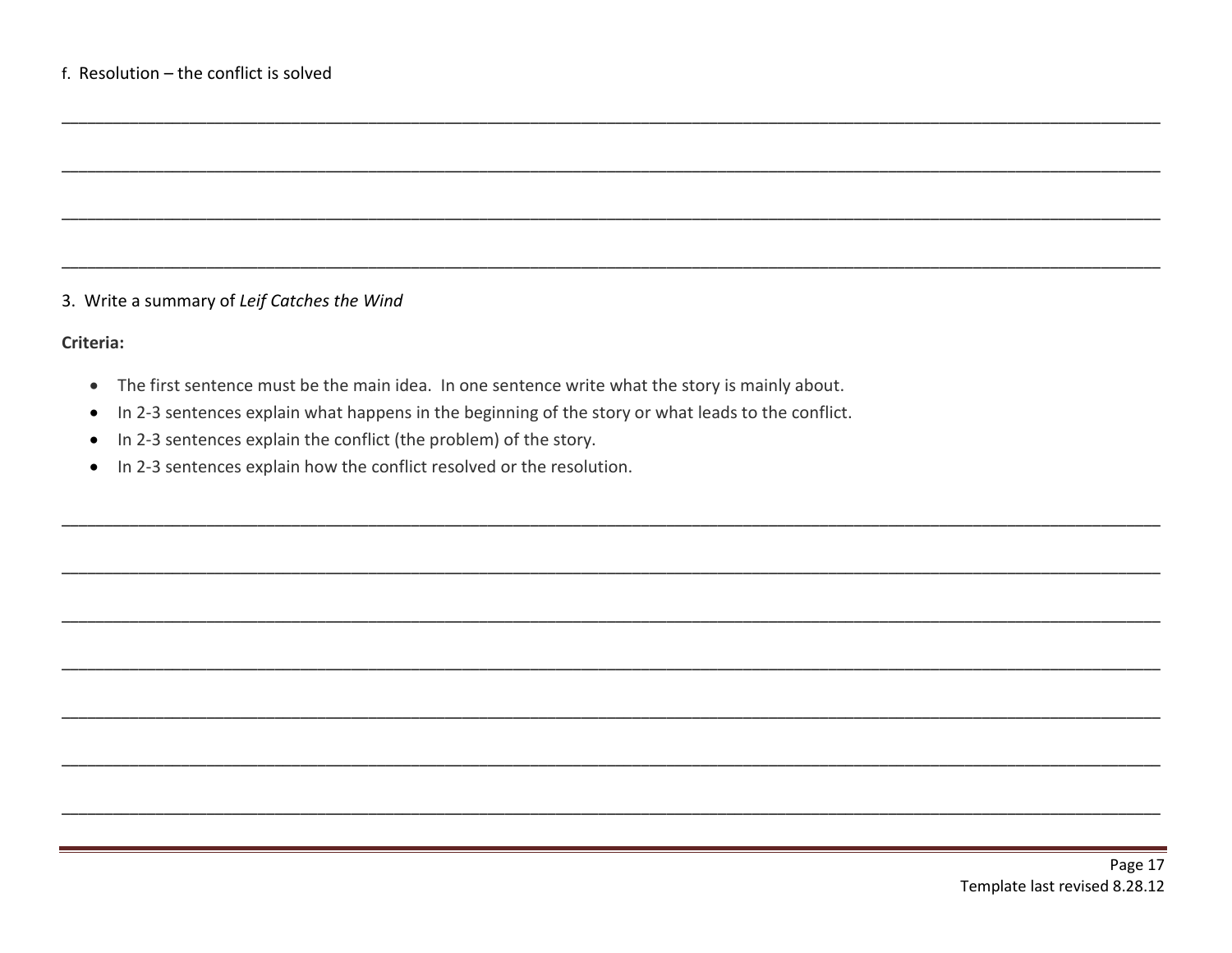\*Tell a partner a summary of the summary! In one sentence, use somebody-wanted-but-so-then for a quick recap of Leif Catches the Wind: A Mechanical Engineering Story.

4. What lesson did Leif learn in this story?

5. What is THE MEssage that you can take from this story?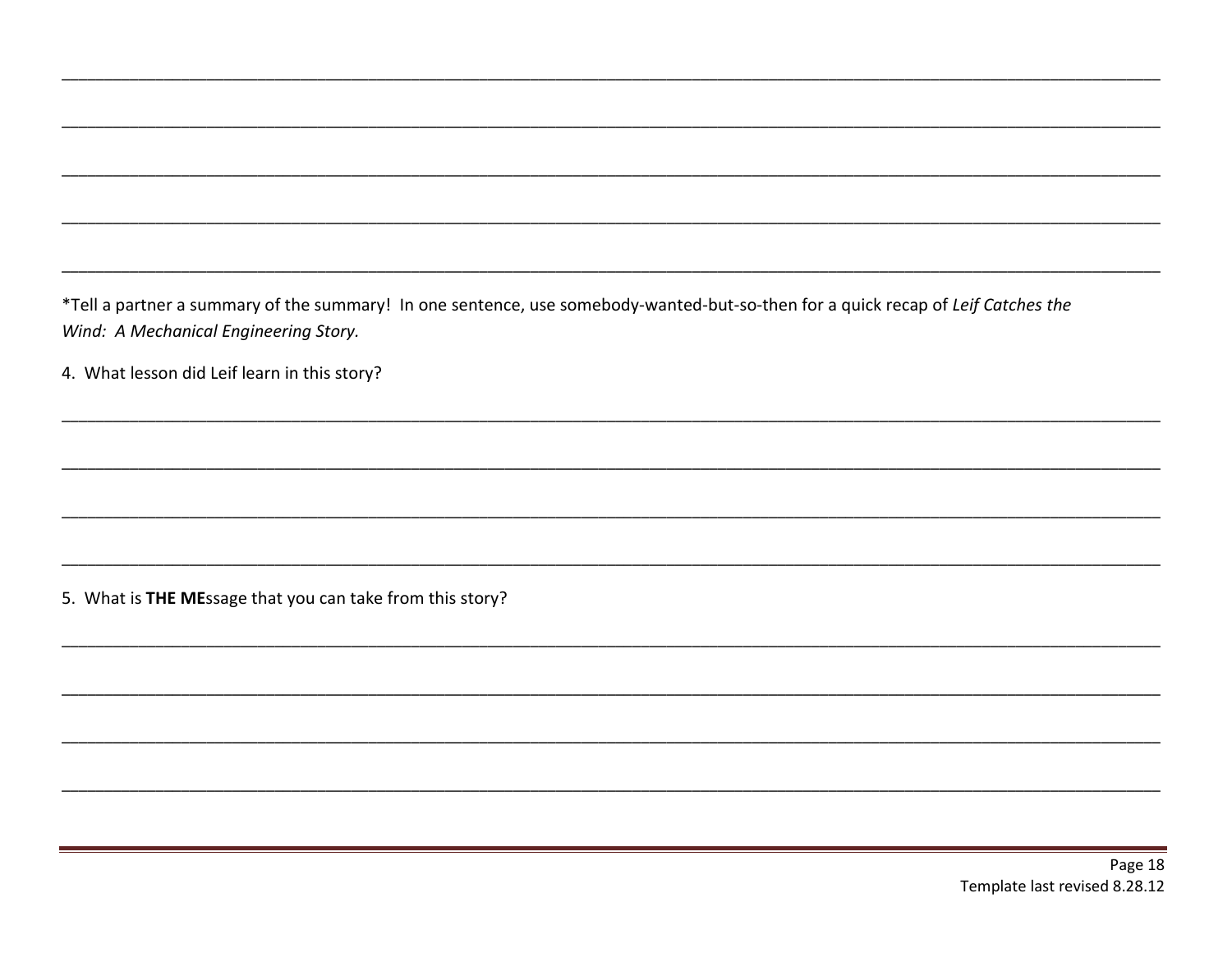| Unit Title: Catching the Wind: Designing Windmills                                                                | Lesson $#: 4$                 |
|-------------------------------------------------------------------------------------------------------------------|-------------------------------|
| Lesson Title: Guided Inquiry: Number of Blades (or Blade Size)                                                    | Grade Level: 4                |
| Date Developed/Last Revised:6.19.13                                                                               | Primary Content Area: Science |
| Unit Author(s): Kainoa Calip, John Constantinou, Hope Espinda, Jane Wells   Time Frame: 2 class periods (120 min) |                               |

## **PLANNING (Steps 1, 2, & 3)**

## **1. Standards/Benchmarks and Process Skills Assessed in this Lesson:**

- SC.4.1.1: Describe a testable hypothesis and an experimental procedure (L3)
- SC.4.1.2: Differentiate between an observation and an inference (L2)

## **2A. Criteria- What Students Should Know and Be Able to Do:**

## Students can-

- Create and test a hypothesis using evidence from a controlled experiment.
- Write a detailed procedure.

## **2B. Assessment Tools/Evidence:**

#### **Formative:**

- Ongoing entries in Science Notebook
- Observations of students during inquiry process

#### **Summative:**

• Completed Lab Report (rubric attached)

#### **3. Learning Experiences (Lesson Plan)**

#### **Materials:**

Wind turbines, blades, multi-meters, anemometers (1 set/team of 4 students) ---available online: <http://store.kidwind.org/>

#### **Handouts/Other Resources:**

Student Handouts

- Vocabulary
- Windmill Investigation: Number of Blades
- Windmill Investigation: Blade Size
- Design Your Own Experiment

#### **Procedure:**

- 1. Tell students that they will be working on a scientific investigation.
- 2. Assign students to lab groups.
- 3. Pass out Vocabulary handout to each student.
- 4. Assess their current understanding based on their definitions and drawings for each word: energy, electricity, alternative energy, wind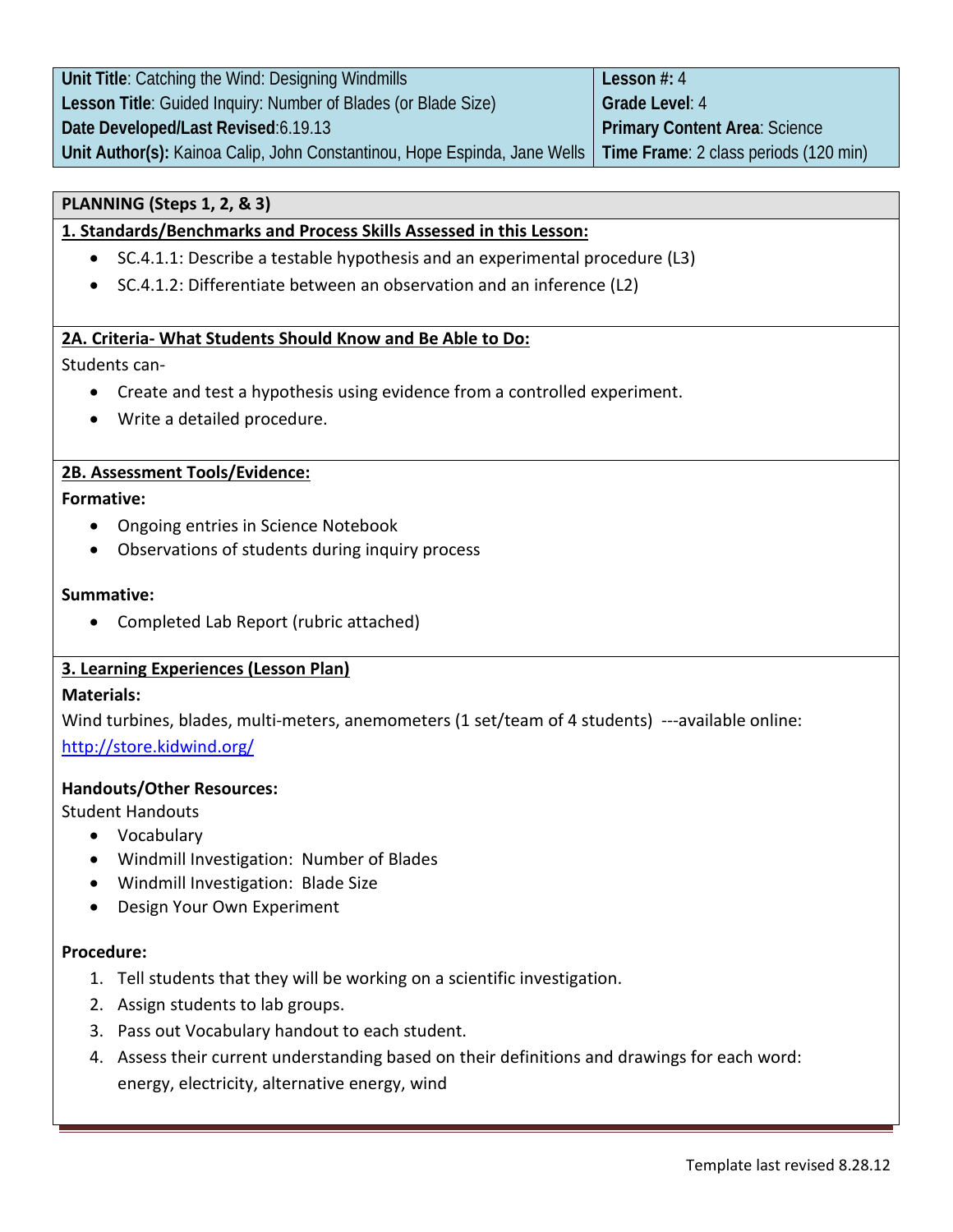- 5. Decide which of the two guided inquiry options you will have your students investigate.
	- o Number of Blades: Will a windmill with 3 blades or 4 blades produce more electrical energy?
	- o Blade Size: Will the size (area) of the blades affect the amount of energy produced by a windmill?

After investigation is determined:

- 1. As a class, fill in purpose/hypothesis/prior knowledge areas.
- 2. Show students the materials that will be used today. As a class, discuss how to set up this lab experiment. Show students how to use a multimeter with a battery.
- 3. Demonstrate how an electric generator produces energy when it spins. You can also demonstrate that connecting a battery to the motor will cause the motor to spin.
- 4. Then go over materials and procedure sections.
- 5. After the lab report has been filled in and students are aware of the procedure, have groups set up their experiments. Each group should be given materials to set up alternative blades (e.g. different sizes), and multimeters.
- 6. Measure the energy produced by each blade system and record in the data table.
- 7. Model how to calculate mean energy. Have students calculate the mean energy produced by each blade system.
- 8. Model how to create a bar graph.
- 9. Have students create their own bar graphs.
- 10. Model writing of a conclusion emphasizing using data as evidence to support or refute their hypothesis.

**TEACHING & ASSESSMENT (Steps 4, 5, 6, &7)**

**Completed by teacher after instruction has taken place**

**4. Teaching and Collecting of Evidence of Student Learning:**

Teacher Notes:

**5. Analysis of Student Products/Performances - Formative:**

Teacher Notes:

**6. Evaluation of Student Products/Performances – Summative (Not necessary for every lesson):**

Teacher Notes:

**7. Teacher Reflection: Replanning, Reteaching, Next Steps:**

Teacher Notes: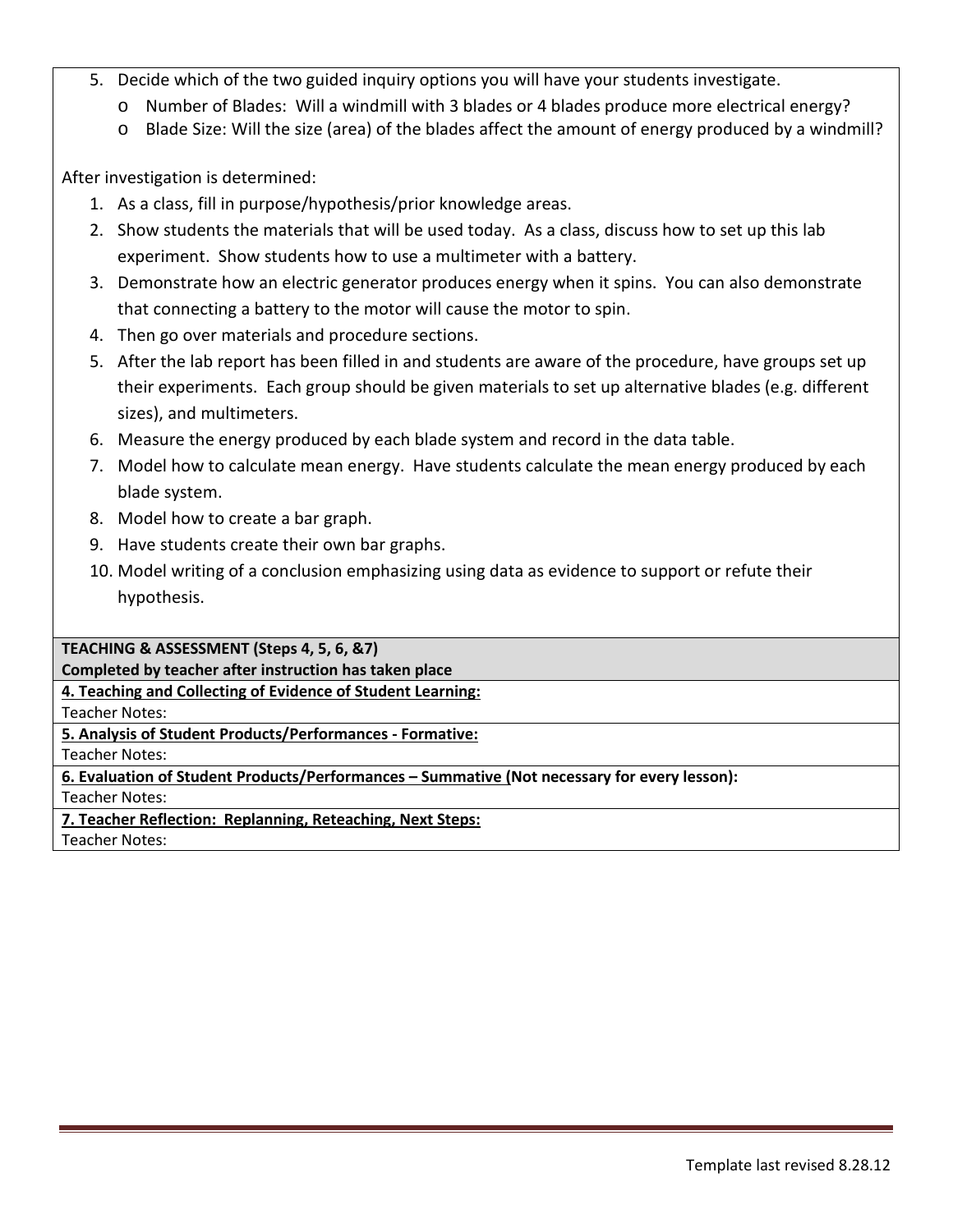# Vocabulary

Directions: Answer the following questions. Use drawings and complete sentences.

| What is Energy?             | What is Electricity? |
|-----------------------------|----------------------|
|                             |                      |
|                             |                      |
|                             |                      |
| What is Alternative Energy? | What is Wind?        |
|                             |                      |
|                             |                      |
|                             |                      |
|                             |                      |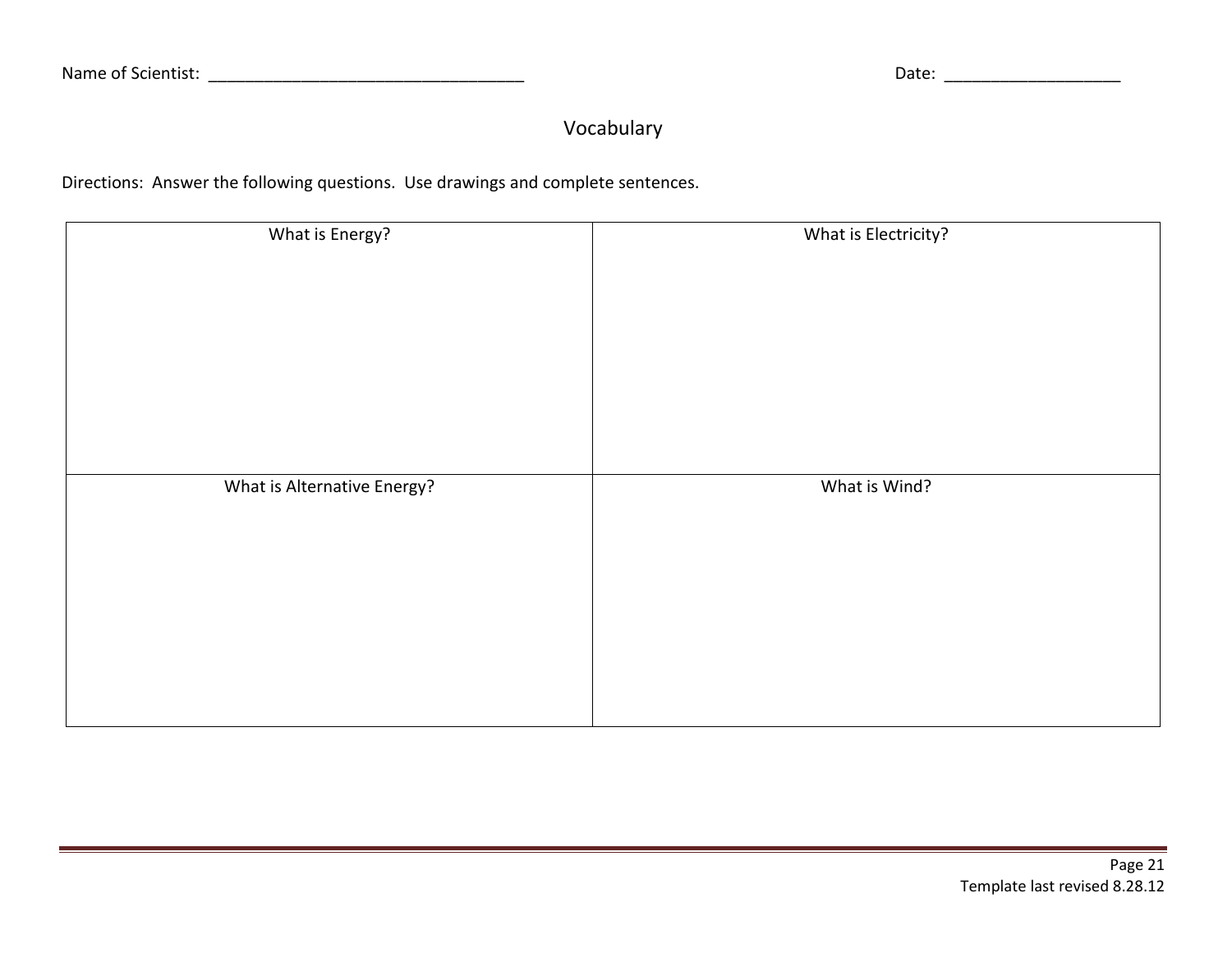## **Lab Report Rubric**

SC.4.1.1 I can describe a testable hypothesis and experimental procedure

|                     | <b>Meets Proficiency</b>                                                                                                                                 | <b>Developing Proficiency</b>                                                                                                                                                 | <b>Well Below Proficiency</b>                                                                                                |
|---------------------|----------------------------------------------------------------------------------------------------------------------------------------------------------|-------------------------------------------------------------------------------------------------------------------------------------------------------------------------------|------------------------------------------------------------------------------------------------------------------------------|
| <b>Hypothesis</b>   | My hypothesis included<br>if, then, and because<br>statements.<br>It makes sense.                                                                        | My hypothesis may be<br>missing a part (ex: has<br>the if, then, but not the<br>because).<br>It makes sense.                                                                  | My hypothesis is missing<br>a lot of parts.<br>It does not make sense.                                                       |
| <b>Experimental</b> | I listed detailed steps of                                                                                                                               | I listed steps of the                                                                                                                                                         | I listed some steps of the                                                                                                   |
| Procedure           | the scientific procedure.<br>Someone else reading<br>the experimental<br>procedure would know<br>exactly what to do if they<br>followed my instructions. | scientific procedure.<br>Someone else reading<br>the experimental<br>procedure would know<br>what to do, but might<br>need to ask me<br>questions. Some steps<br>are unclear. | scientific procedure, but<br>my instructions are not<br>clear.<br>Someone else would<br>have difficulty reading<br>my steps. |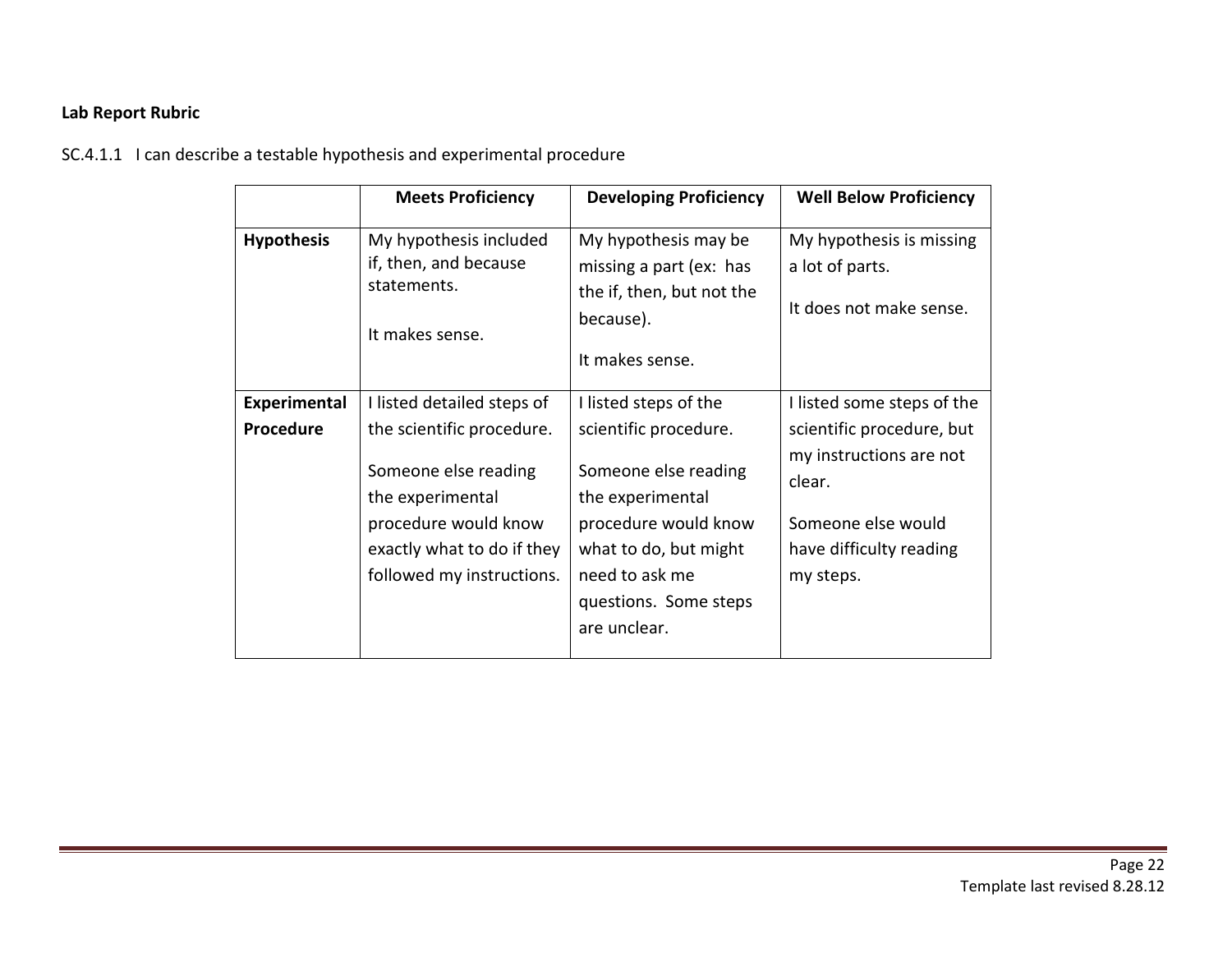#### **Windmill Investigation: Number of Blades**

\_\_\_\_\_\_\_\_\_\_\_\_\_\_\_\_\_\_\_\_\_\_\_\_\_\_\_\_\_\_\_\_\_\_\_\_\_\_\_\_\_\_\_\_\_\_\_\_\_\_\_\_\_\_\_\_\_\_\_\_\_\_\_\_\_\_\_\_\_\_\_\_\_\_\_\_\_\_\_\_\_\_\_\_\_\_\_\_\_\_\_\_\_\_\_\_\_

\_\_\_\_\_\_\_\_\_\_\_\_\_\_\_\_\_\_\_\_\_\_\_\_\_\_\_\_\_\_\_\_\_\_\_\_\_\_\_\_\_\_\_\_\_\_\_\_\_\_\_\_\_\_\_\_\_\_\_\_\_\_\_\_\_\_\_\_\_\_\_\_\_\_\_\_\_\_\_\_\_\_\_\_\_\_\_\_\_\_\_\_\_\_\_\_\_

\_\_\_\_\_\_\_\_\_\_\_\_\_\_\_\_\_\_\_\_\_\_\_\_\_\_\_\_\_\_\_\_\_\_\_\_\_\_\_\_\_\_\_\_\_\_\_\_\_\_\_\_\_\_\_\_\_\_\_\_\_\_\_\_\_\_\_\_\_\_\_\_\_\_\_\_\_\_\_\_\_\_\_\_\_\_\_\_\_\_\_\_\_\_\_\_\_

#### **Question**:

Will a windmill with 3 blades or 4 blades produce more electrical energy?

#### **Hypothesis**:

**IF** the windmill has \_\_\_\_\_\_ blades, **THEN** it will create more electrical energy **BECAUSE**

#### **Procedure**:

- 1. Set up your windmill hub with 3 blades. Be sure it is balanced.
- 2. Slide the hub onto the electric motor. Give it a spin and make sure it is still balanced.
- 3. Set your windmill up in front of the fan with the **fan off.** Measure the distance from the fan to your windmill.
- 4. Make sure all group members have goggles on and are clear of the spinning blades before you turn on the fan.
- 5. Connect your multimeter to the wires of the probe.
- 6. Turn on the fan.
- 7. Record the voltage reading of your multimeter in your data table.
- 8. Turn the fan off. Do steps 3-7 two more times.
- 9. Repeat steps 1-8 using 4 blades.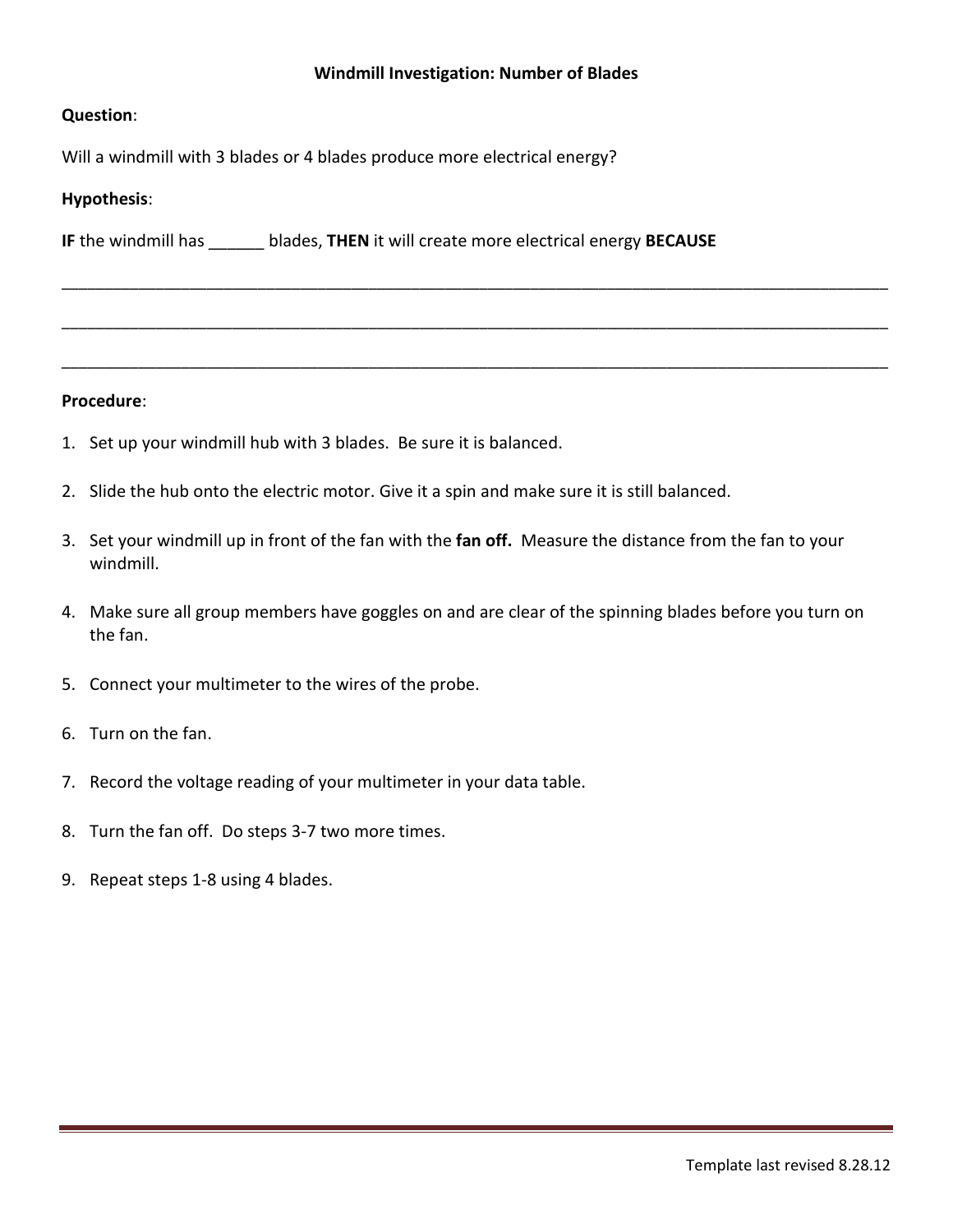## **Data (Results)**:

What should we put on the top of the 2 blank columns? Write it in when you figure it out.

| Trial          |  |
|----------------|--|
| $\mathbf{1}$   |  |
| $\overline{2}$ |  |
| $\mathbf{3}$   |  |
| Average        |  |

**Observations**: Record any observations you made while doing the experiment in the box below.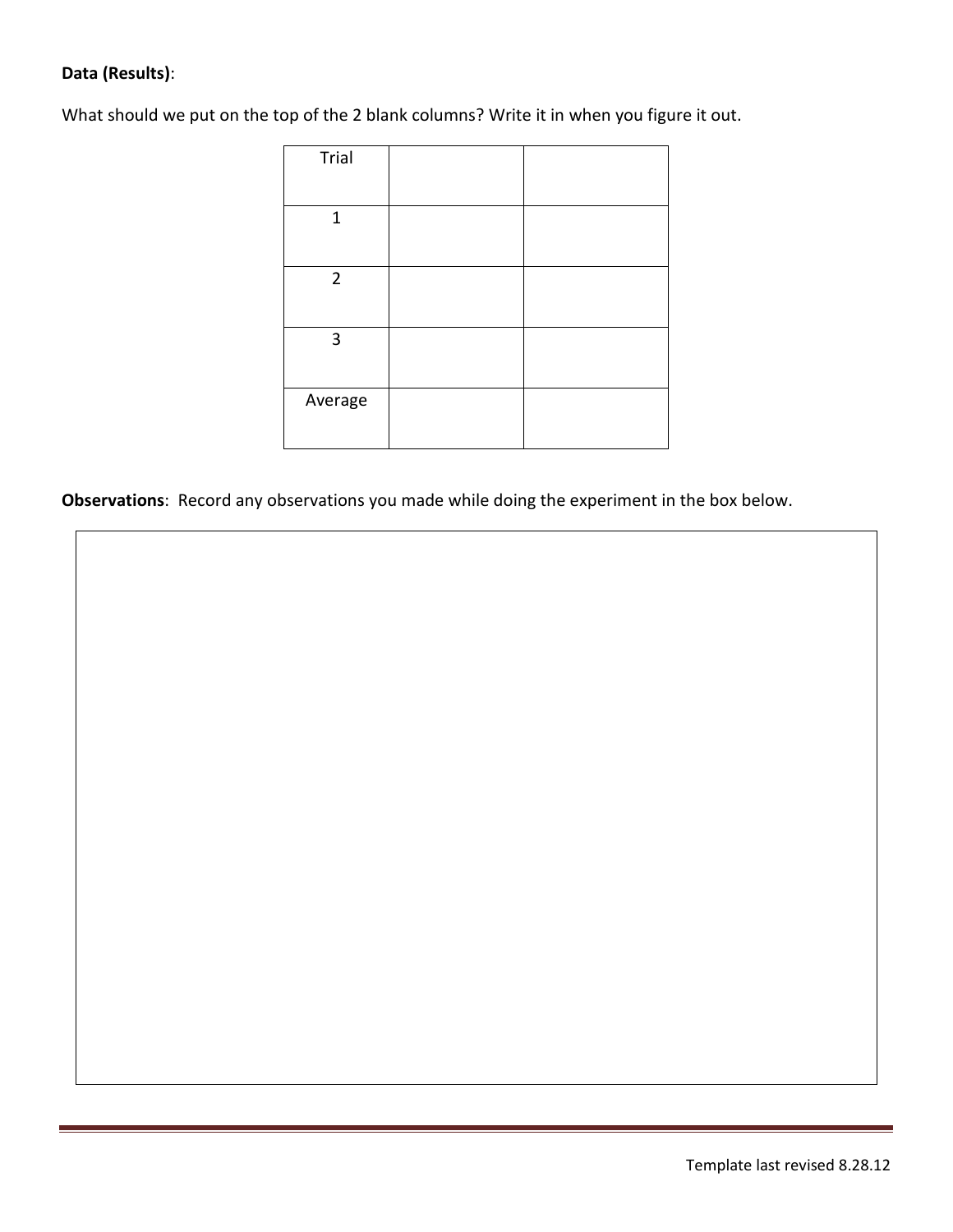**Graph**: Make a bar graph to display the results of your experiment. Include a title, label the axes, and include the unit of measurement.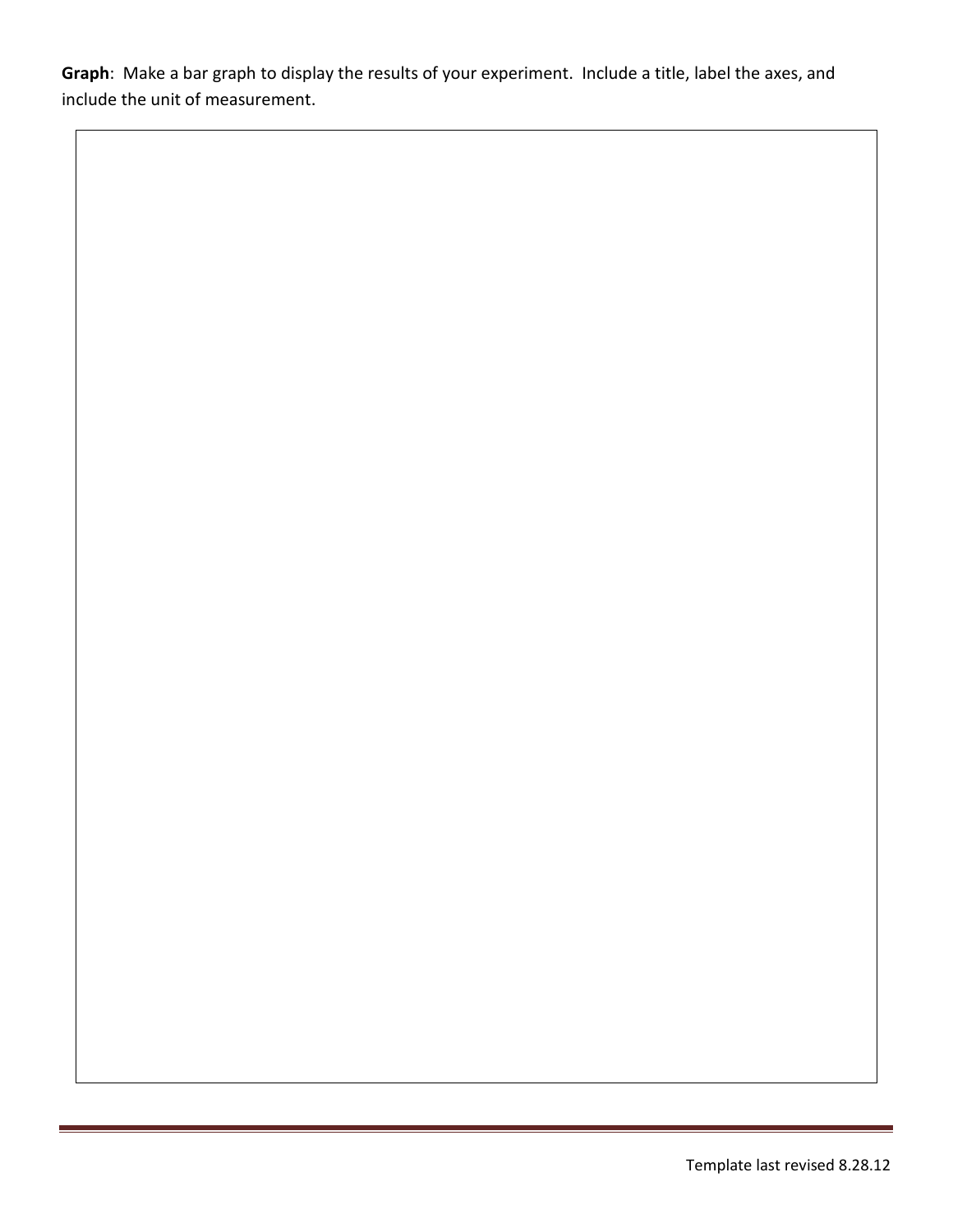#### **Write a conclusion.**

-Restate your hypothesis

-Use your data to explain if your prediction was correct

-Explain the results

Based on today's investigation, what new wonderings or questions do you now have about windmills or electrical energy? Write a list of questions that you'd like to investigate and explore.

\_\_\_\_\_\_\_\_\_\_\_\_\_\_\_\_\_\_\_\_\_\_\_\_\_\_\_\_\_\_\_\_\_\_\_\_\_\_\_\_\_\_\_\_\_\_\_\_\_\_\_\_\_\_\_\_\_\_\_\_\_\_\_\_\_\_\_\_\_\_\_\_\_\_\_\_\_\_\_\_\_\_\_\_\_\_\_\_

\_\_\_\_\_\_\_\_\_\_\_\_\_\_\_\_\_\_\_\_\_\_\_\_\_\_\_\_\_\_\_\_\_\_\_\_\_\_\_\_\_\_\_\_\_\_\_\_\_\_\_\_\_\_\_\_\_\_\_\_\_\_\_\_\_\_\_\_\_\_\_\_\_\_\_\_\_\_\_\_\_\_\_\_\_\_\_\_

\_\_\_\_\_\_\_\_\_\_\_\_\_\_\_\_\_\_\_\_\_\_\_\_\_\_\_\_\_\_\_\_\_\_\_\_\_\_\_\_\_\_\_\_\_\_\_\_\_\_\_\_\_\_\_\_\_\_\_\_\_\_\_\_\_\_\_\_\_\_\_\_\_\_\_\_\_\_\_\_\_\_\_\_\_\_\_\_

\_\_\_\_\_\_\_\_\_\_\_\_\_\_\_\_\_\_\_\_\_\_\_\_\_\_\_\_\_\_\_\_\_\_\_\_\_\_\_\_\_\_\_\_\_\_\_\_\_\_\_\_\_\_\_\_\_\_\_\_\_\_\_\_\_\_\_\_\_\_\_\_\_\_\_\_\_\_\_\_\_\_\_\_\_\_\_\_

\_\_\_\_\_\_\_\_\_\_\_\_\_\_\_\_\_\_\_\_\_\_\_\_\_\_\_\_\_\_\_\_\_\_\_\_\_\_\_\_\_\_\_\_\_\_\_\_\_\_\_\_\_\_\_\_\_\_\_\_\_\_\_\_\_\_\_\_\_\_\_\_\_\_\_\_\_\_\_\_\_\_\_\_\_\_\_\_

\_\_\_\_\_\_\_\_\_\_\_\_\_\_\_\_\_\_\_\_\_\_\_\_\_\_\_\_\_\_\_\_\_\_\_\_\_\_\_\_\_\_\_\_\_\_\_\_\_\_\_\_\_\_\_\_\_\_\_\_\_\_\_\_\_\_\_\_\_\_\_\_\_\_\_\_\_\_\_\_\_\_\_\_\_\_\_\_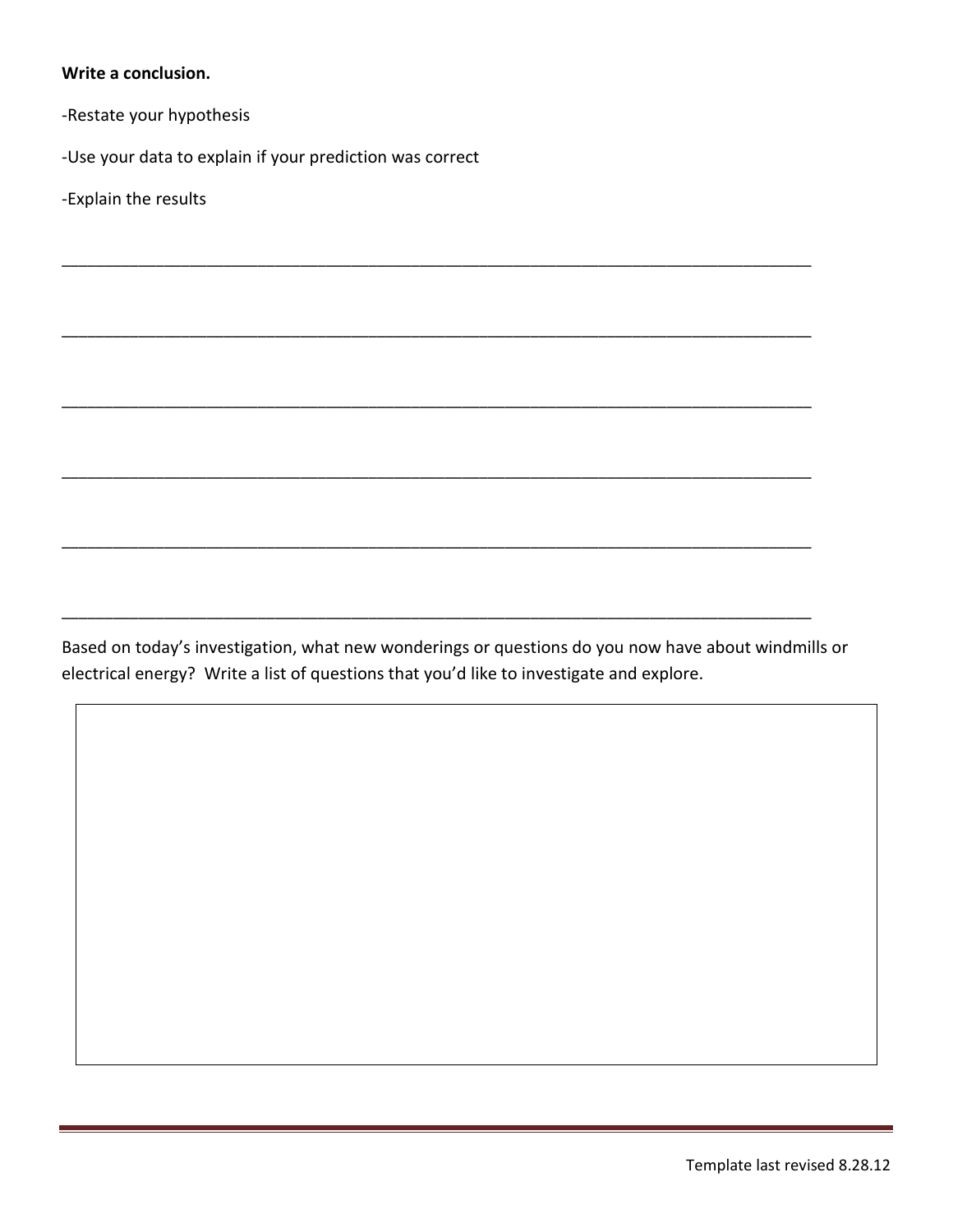#### **Windmill Investigation: Blade Size**

#### **Question**:

Will the size (area) of the blades affect the energy produced by a windmill?

#### **Background:**

Explain energy, electricity and alternative energy.

#### **Hypothesis**:

**IF** the windmill blades have \_\_\_\_\_\_\_\_\_ area **THEN** it will create more electrical energy **BECAUSE**



#### **Procedure**:

- 1. Measure the length and width of the 2 different size blades you will use in the experiment.
- 2. Calculate area of each blade and record in your data table.
- 3. Set up your windmill hub with the first 3 blades you will test. Be sure it is balanced.
- 4. Slide the hub onto the electric motor. Give it a spin and make sure it is still balanced.
- 5. Set your windmill up in front of the fan with the **fan off.** Measure the distance from the fan to your windmill.
- 6. Make sure all group members have goggles on and are clear of the spinning blades before you turn on the fan.
- 7. Connect your multimeter to the wires of the probe.
- 8. Turn on the fan. Record wind speed with your anemometers.
- 9. Record the voltage reading of your multimeter in your data table.
- 10. Turn the fan off. Do steps 7-8 two more times.
- 11. Repeat steps 2-9 using the other sized blades.

#### **Suggestions for roles:**

- Recorder (Data Keeper) Record data.
- Materials Manager Pick up and return materials.
	-
- Timekeeper Keep group on task. Ensure task is completed within the allotted time.
- Group Facilitator  **Make sure directions are followed and tasks are completed.**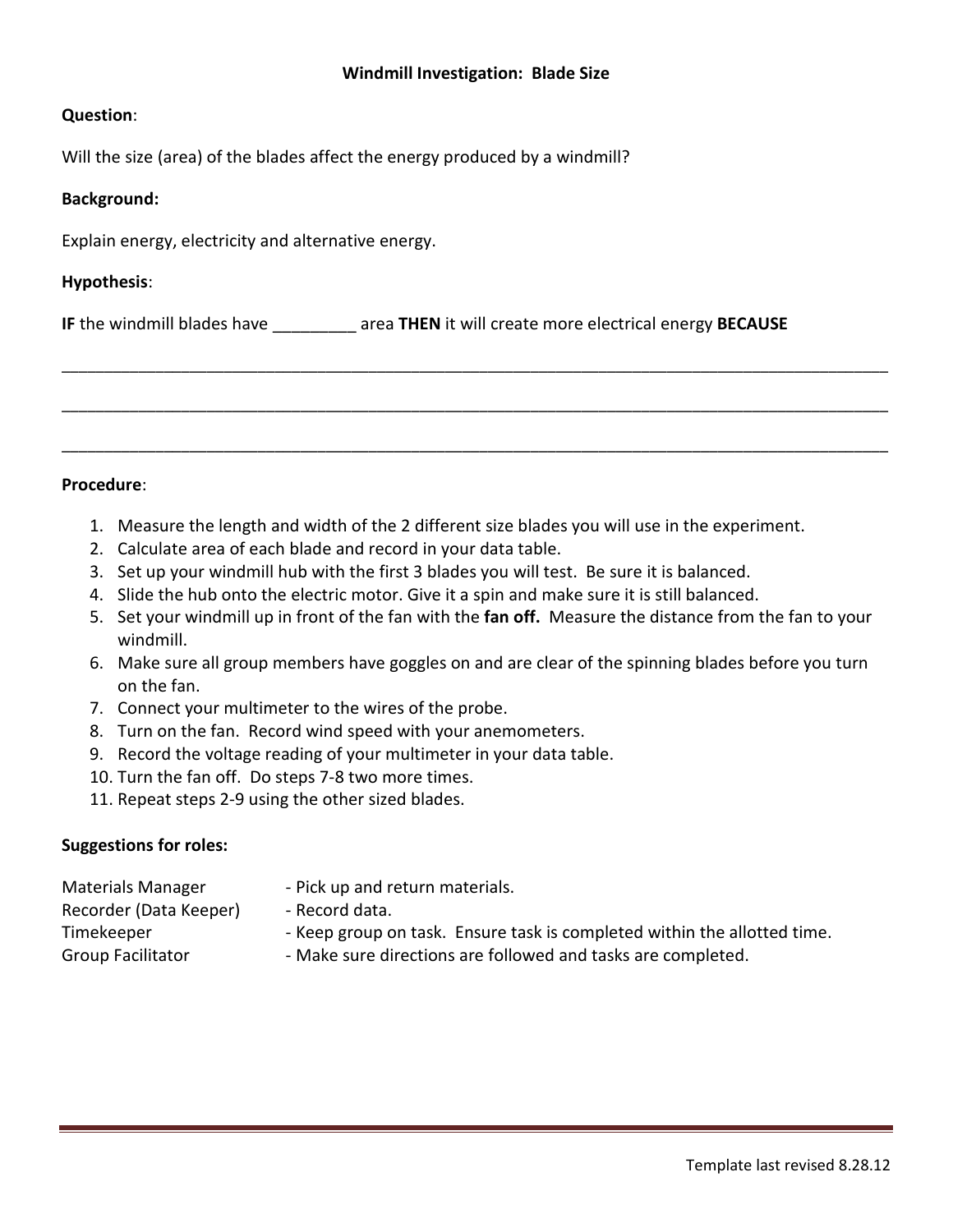## **Data (Results)**:

What should we put on the top of the 2 blank columns? Write it in when you figure it out.

| Trial          | Energy        | Energy        |
|----------------|---------------|---------------|
|                | Produced (mV) | Produced (mV) |
| 1              |               |               |
|                |               |               |
| $\overline{2}$ |               |               |
| 3              |               |               |
| Average        |               |               |

**Observations**: Record any observations you made while doing the experiment in the box below.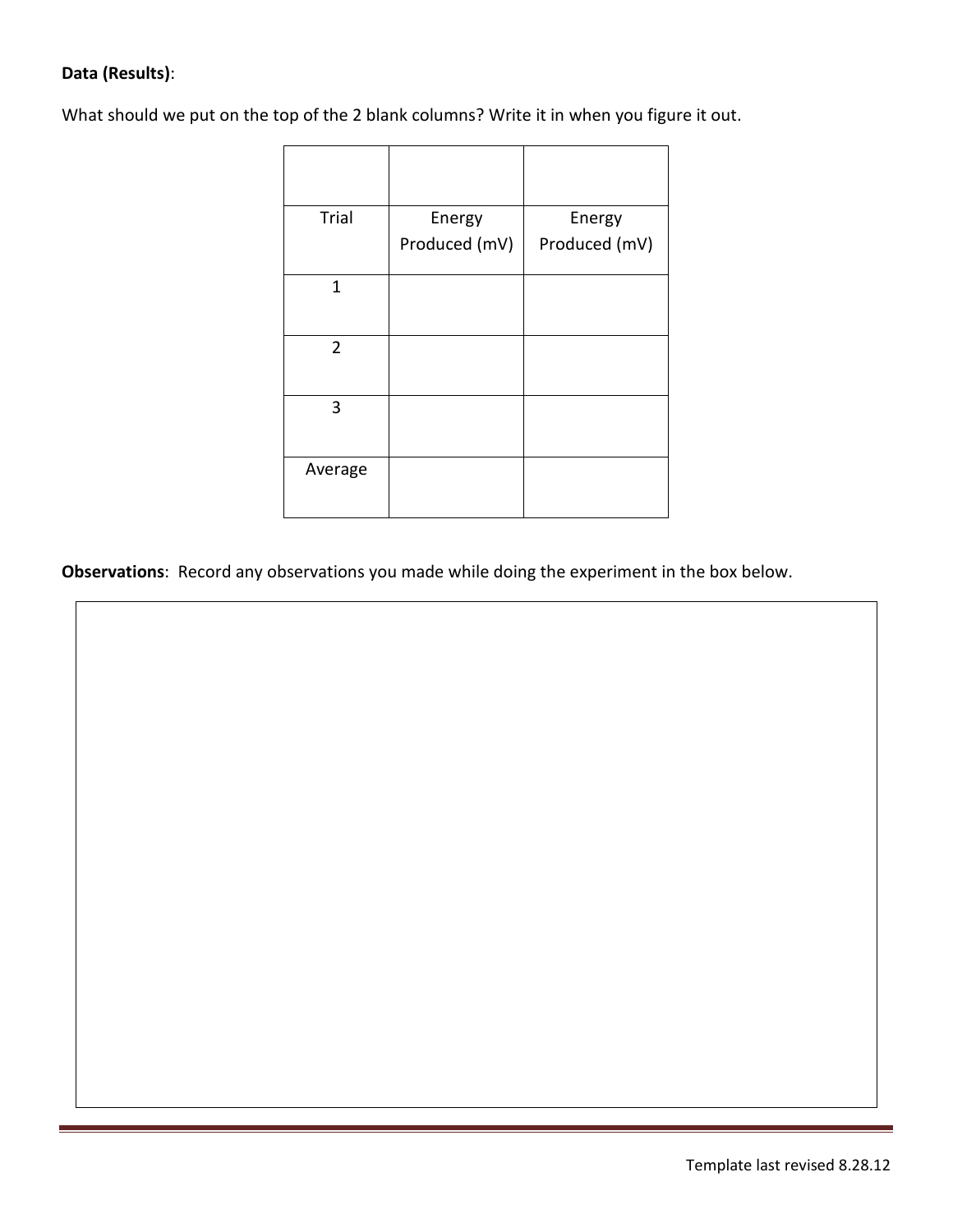Graph: Make a bar graph to display the results of your experiment. Include a title, label the axes, and include the unit of measurement.

## Write a conclusion:

-Restate your hypothesis

-Use your data to explain if your prediction was correct

-Explain the results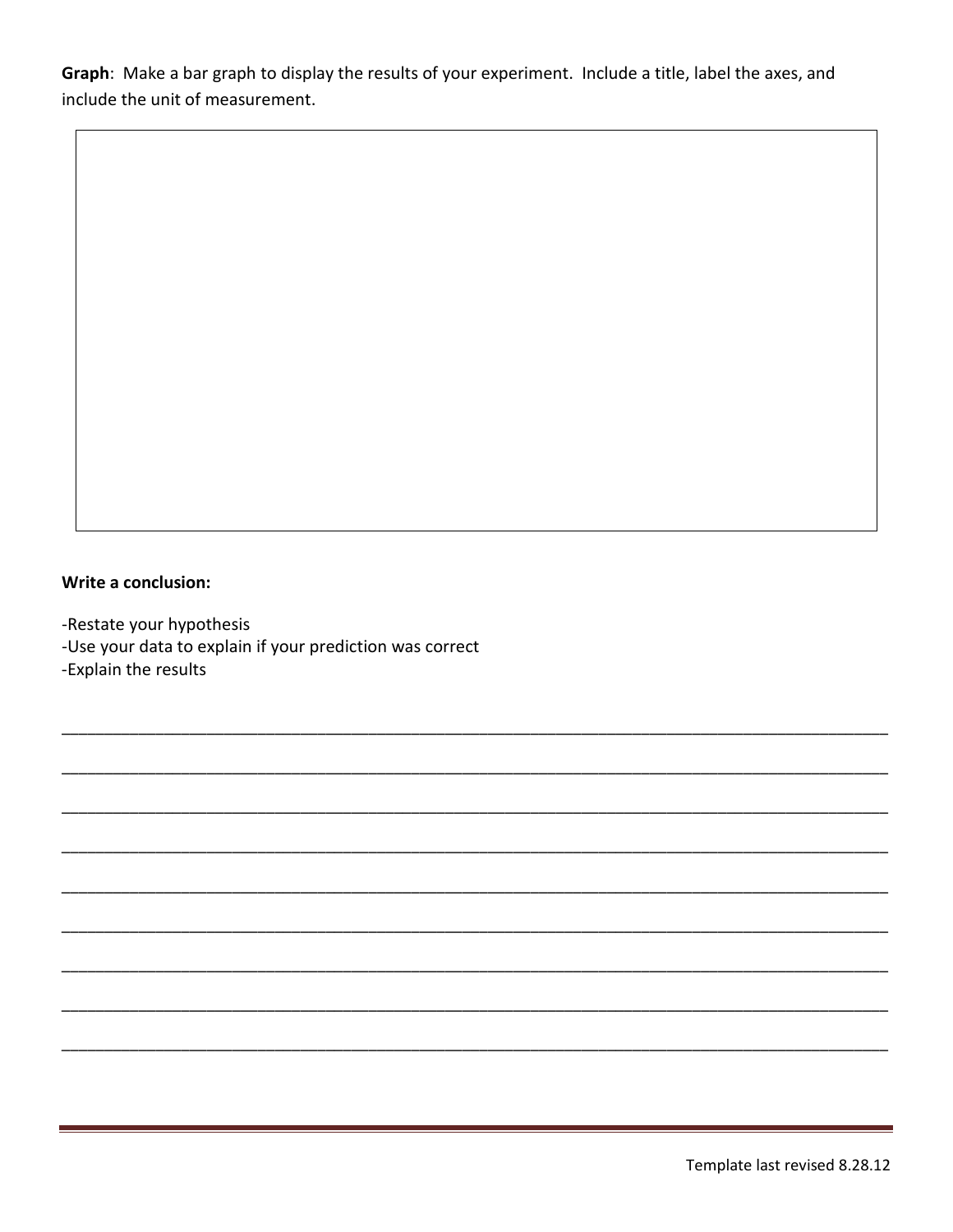Based on today's investigation, what new wonderings or questions do you now have about windmills or electrical energy? Write a list of questions that you'd like to investigate and explore.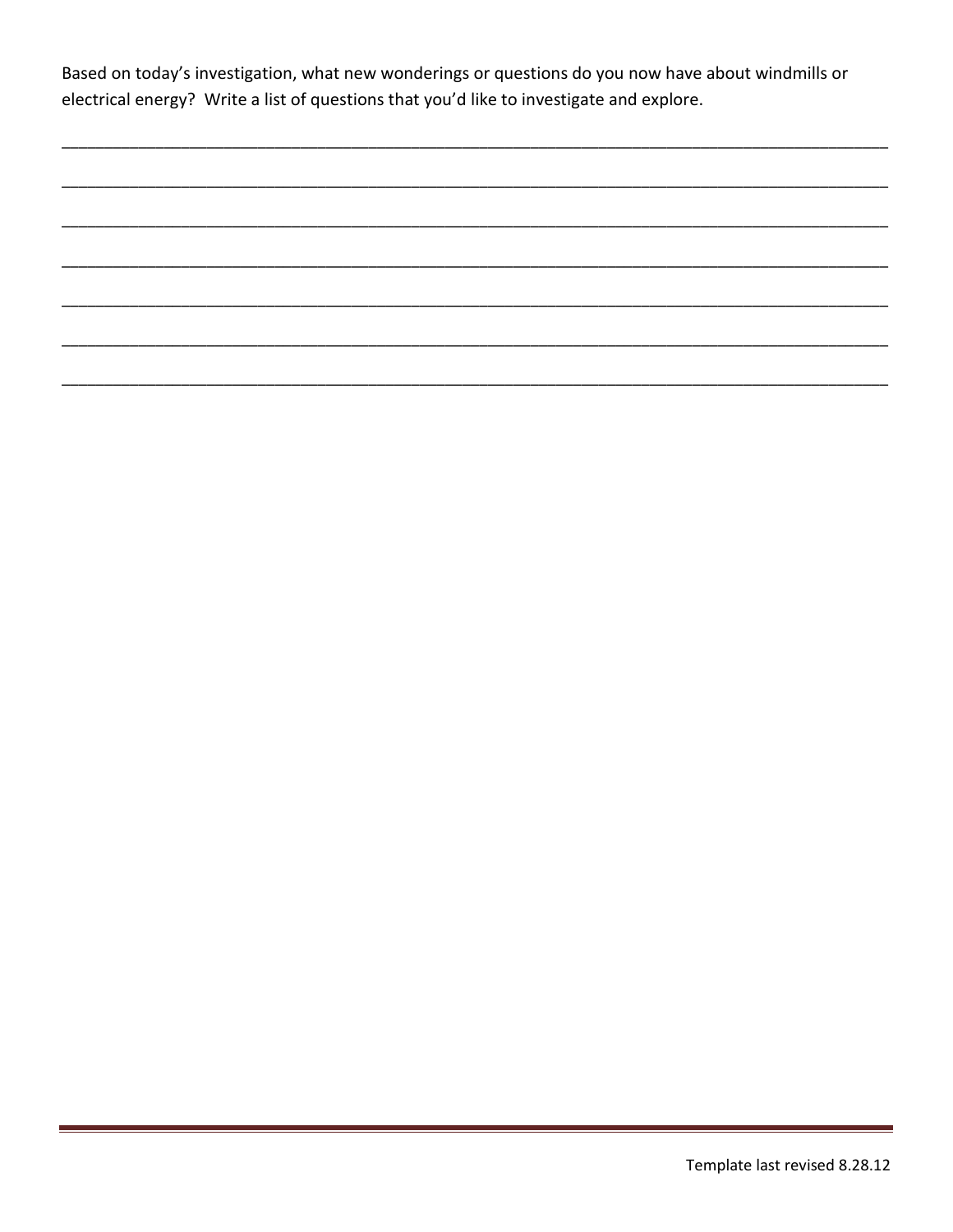| <b>Design Your Own Experiment</b> |                                                                                  |  |
|-----------------------------------|----------------------------------------------------------------------------------|--|
|                                   |                                                                                  |  |
|                                   | ,我们也不能会在这里,我们的人们就会不能会在这里,我们也不能会不能会不能会不能会不能会不能会不能会不能会不能会不能会。""我们的人们就会不能会不能会不能会不能会 |  |
|                                   |                                                                                  |  |
|                                   |                                                                                  |  |
| Hypothesis:                       |                                                                                  |  |
|                                   |                                                                                  |  |
|                                   |                                                                                  |  |
|                                   |                                                                                  |  |
|                                   |                                                                                  |  |
| <b>Materials Needed:</b>          |                                                                                  |  |

,我们也不能会在这里,我们也不能会在这里,我们也不能会在这里,我们也不能会在这里,我们也不能会在这里,我们也不能会在这里,我们也不能会在这里,我们也不能会在这里

Procedures: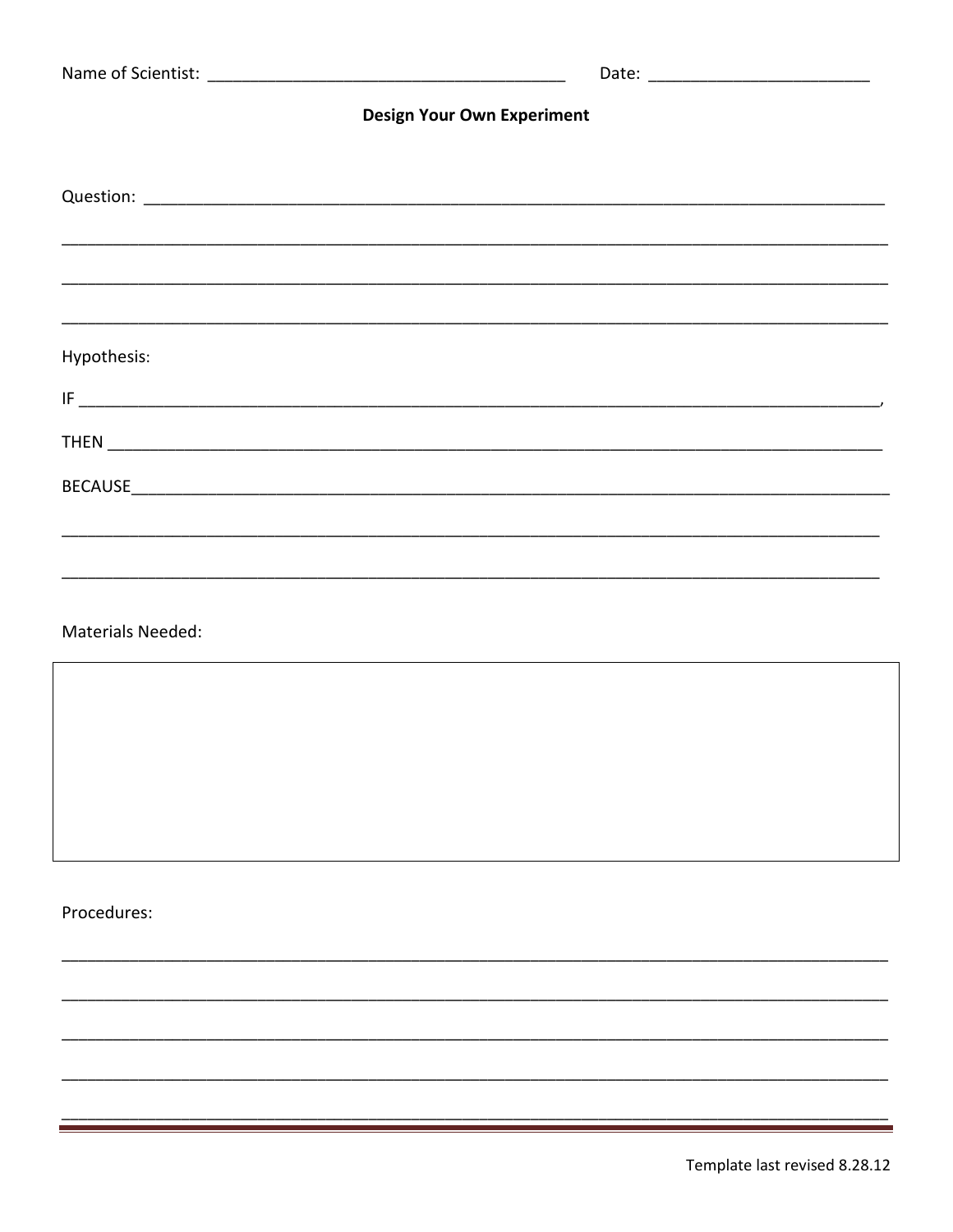Data (Results):

Conclusion: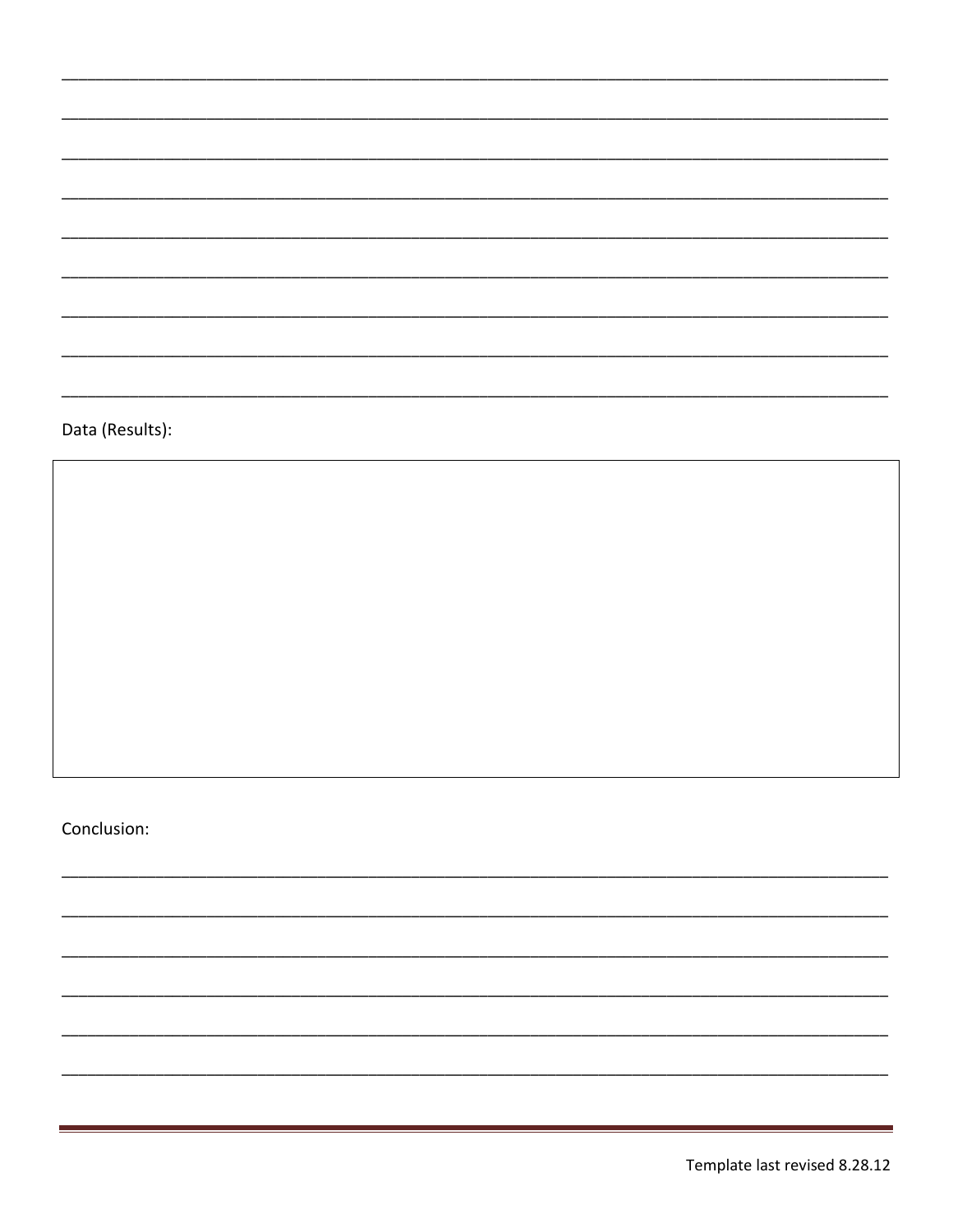| What things did you try to keep the same in your experiments? |  |  |  |  |
|---------------------------------------------------------------|--|--|--|--|
|---------------------------------------------------------------|--|--|--|--|

Can you think of others you should have kept the same?

These are called constants and controls by scientists and are very important to validate your experimental results.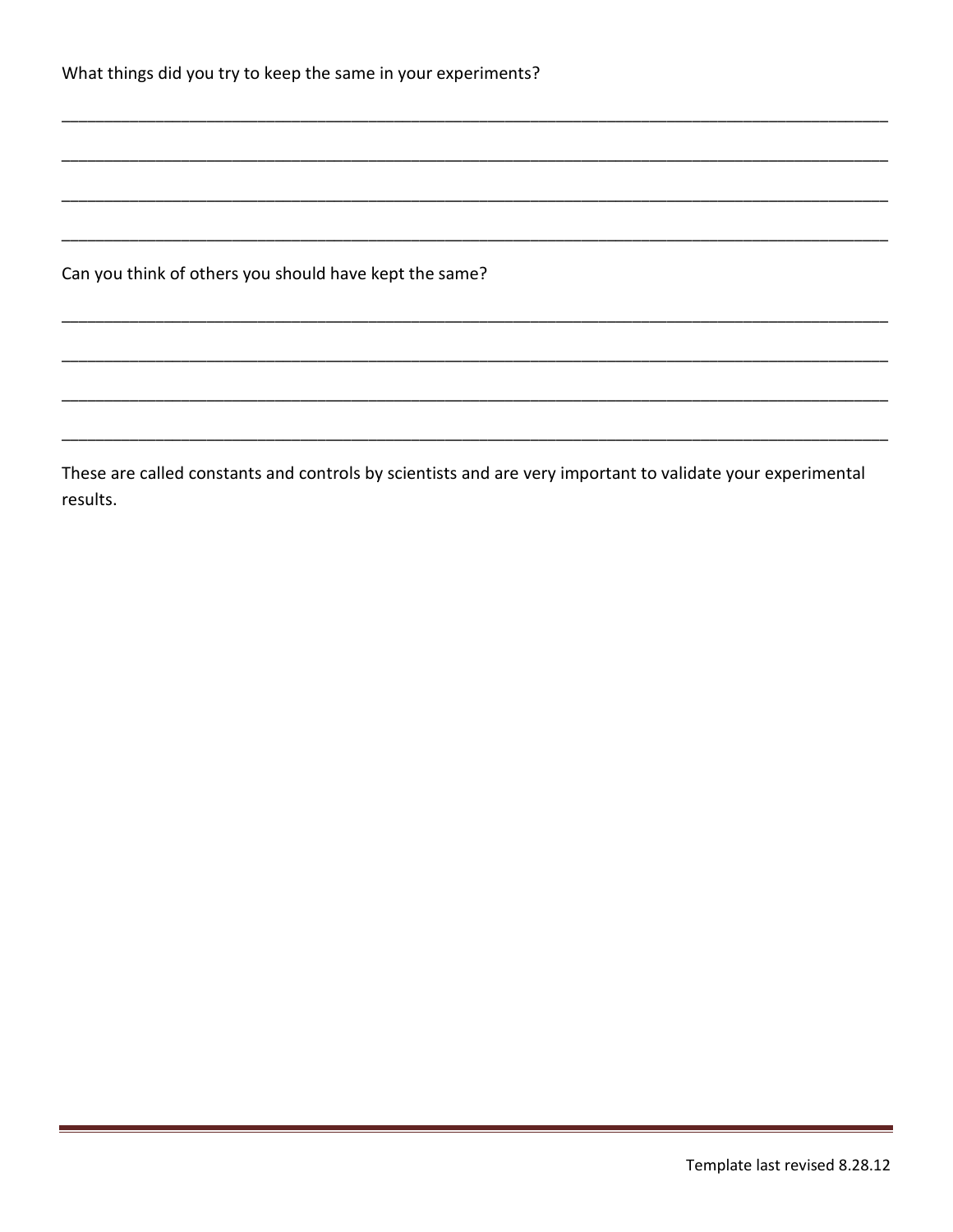**Unit Title:** Catching the Wind: Designing Windmills **Lesson Title:** Engineering a Mini-Water Wheel **Date Developed/Last Revised:** 6.19.13 **Unit Author(s):** Kainoa Calip, John Constantinou, Hope Espinda, Jane Wells

**Lesson #:** 5 **Grade Level:** 4-5 **Primary Content Area:** Science, Engineering **Time Frame:** 2 class periods (60 min & 45 min)

## **PLANNING (Steps 1, 2, & 3)**

## **1. Standards/Benchmarks and Process Skills Assessed in this Lesson:**

• CTE Standard 1: TECHNOLOGICAL DESIGN: Design, modify, and apply technology to effectively and efficiently solve problems

#### **2A. Criteria- What Students Should Know and Be Able to Do:**

Students can-

- Construct, test, and improve a mini-water wheel.
- Articulate how their system works.

### **2B. Assessment Tools/Evidence:**

#### **Formative:**

• Drawings in Science Notebook

#### **Summative:**

- Constructed mini-water wheel
- Reflection (Science Journaling in Science Notebook) See Lesson 1 for Science Notebook Rubric

## **3. Learning Experiences (Lesson Plan)**

#### **Materials:**

• (1) Mini Water Wheel Engineering Kit per group of 2-4 students (materials may include, but are not limited to scissors, 1.25 or 2L soda bottle, 2 corks, cotton thread, paper plates, stapler, tape, spools, bamboo skewers, fishing weight)

*This is just a sample of some of the materials that were included in the kit. The more materials that you are able to include, the more varying types of systems students will be able to create.*

#### **Handouts/Other Resources:**

Links to on line water wheel making sites with procedures:

- *<http://www.solarschools.net/resources/pdf/Make%20Your%20Own%20Water%20Wheel.pdf>*
- *<http://www.howcast.com/videos/428093-How-to-Make-a-Water-Wheel>*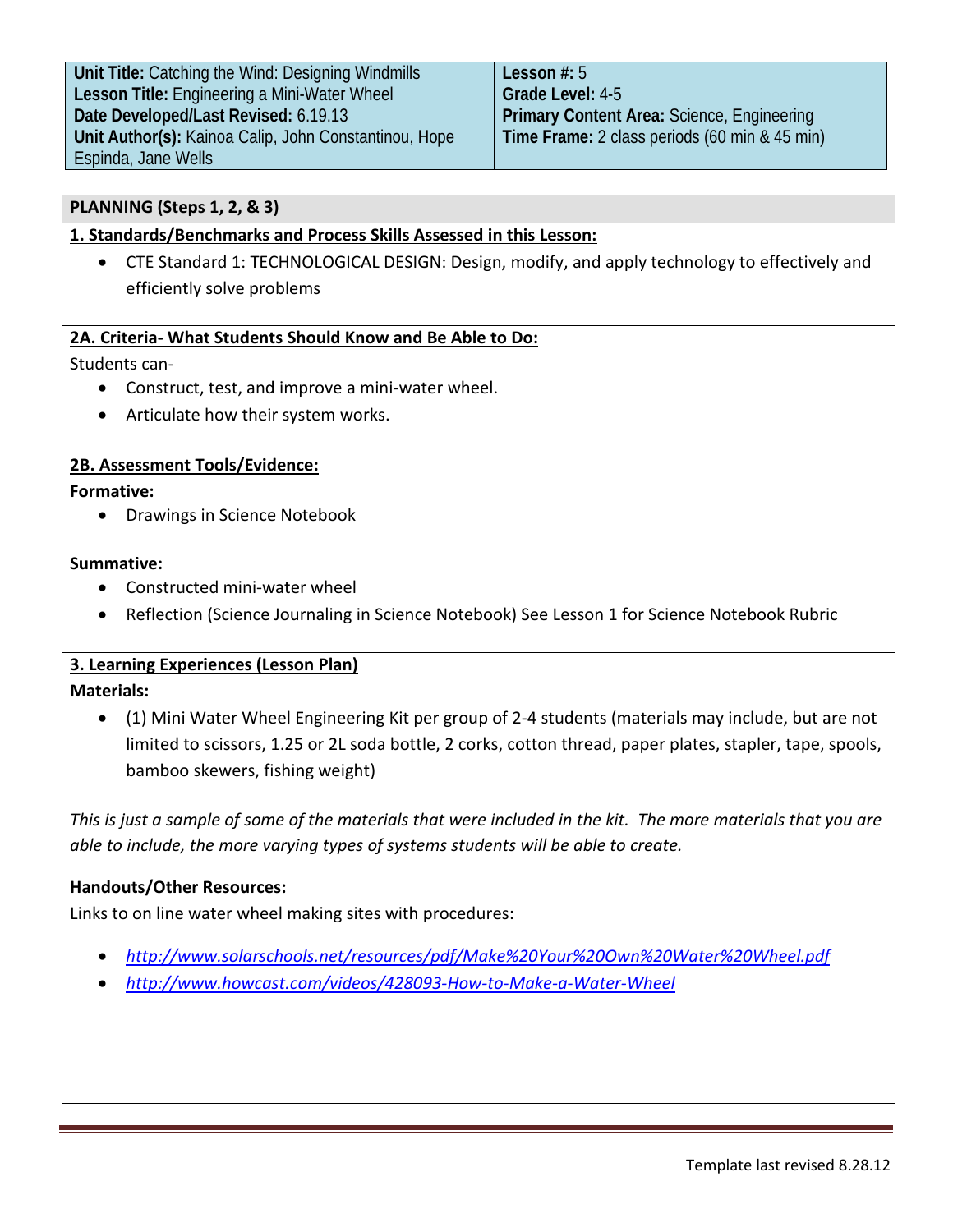#### **Procedure:**

Engineering Design Challenge: Windmills to Water Wheels

- 1. Use supplies on your table to create a small-scale model of a water wheel.
- 2. Start with a quick sketch of the model you will build that includes the criteria listed below.
- 3. Criteria: Your system should be able to lift the maximum weight.
- 4. Constraints: Water source for all tests will use the same water flow rate measured in L/min. Students should measure the volume collected in a 1 liter graduated cylinder with a stopwatch to calculate the flow rate. Note: Let students discuss and come up with their own plans for how to calculate flow rate.
- 5. When you complete the model that runs you have completed the **Create** step of the engineering design process and you can consider your system a 'prototype.' NASA engineers need to create at least 100 prototypes before they can build anything. Why?
- 6. For the **Improve** part of this assignment you need to design a 'new' model using common household materials. You may choose to scale up the model (make a larger model), or improve the current system (e.g., designing a new water paddle).
- 7. **Math and other extensions**
	- Can you convert the energy produced by your waterwheel to electrical energy?
	- Discuss with your team what measurements are needed to calculate voltage of electrical energy transformed from the water wheel. Take measurements and calculate voltage. Record value in table.
	- Discuss with your team what lab tool will allow you to precisely measure the voltage. Ask your teacher to borrow tool and measure the voltage. Record in table.
	- How did your calculated voltage differ from low water pressure to high water pressure? What could be some of the reasons of the differences between low water pressure and high water pressure?

| Trial   | Low Water Pressure Voltage | High Water Pressure Voltage |
|---------|----------------------------|-----------------------------|
|         |                            |                             |
|         |                            |                             |
| 3       |                            |                             |
| Average |                            |                             |